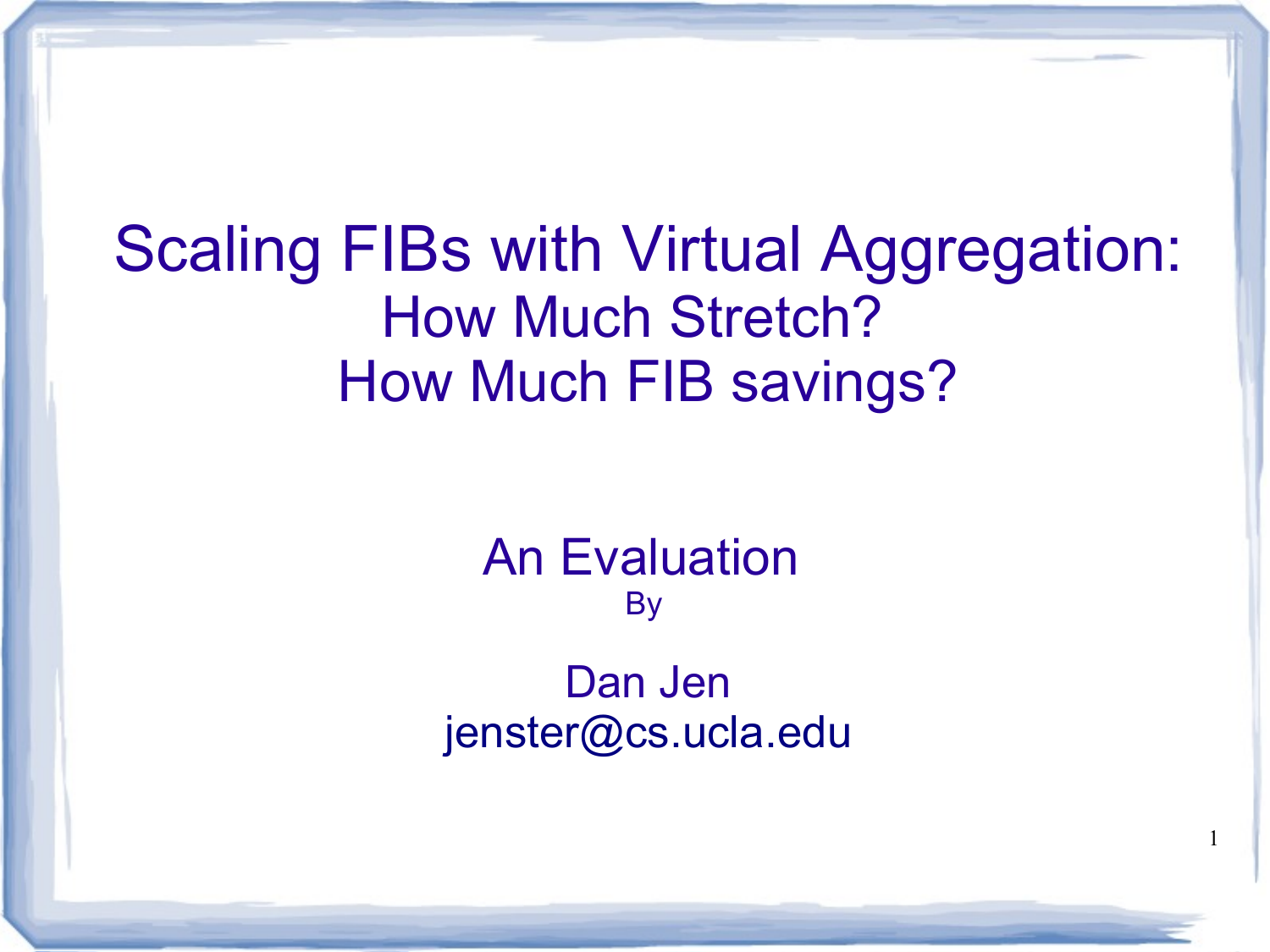## Disclaimer

- Much of the work in this presentation did not make it into the draft.
	- Recently approved work
- I will update the draft soon to reflect the recent work.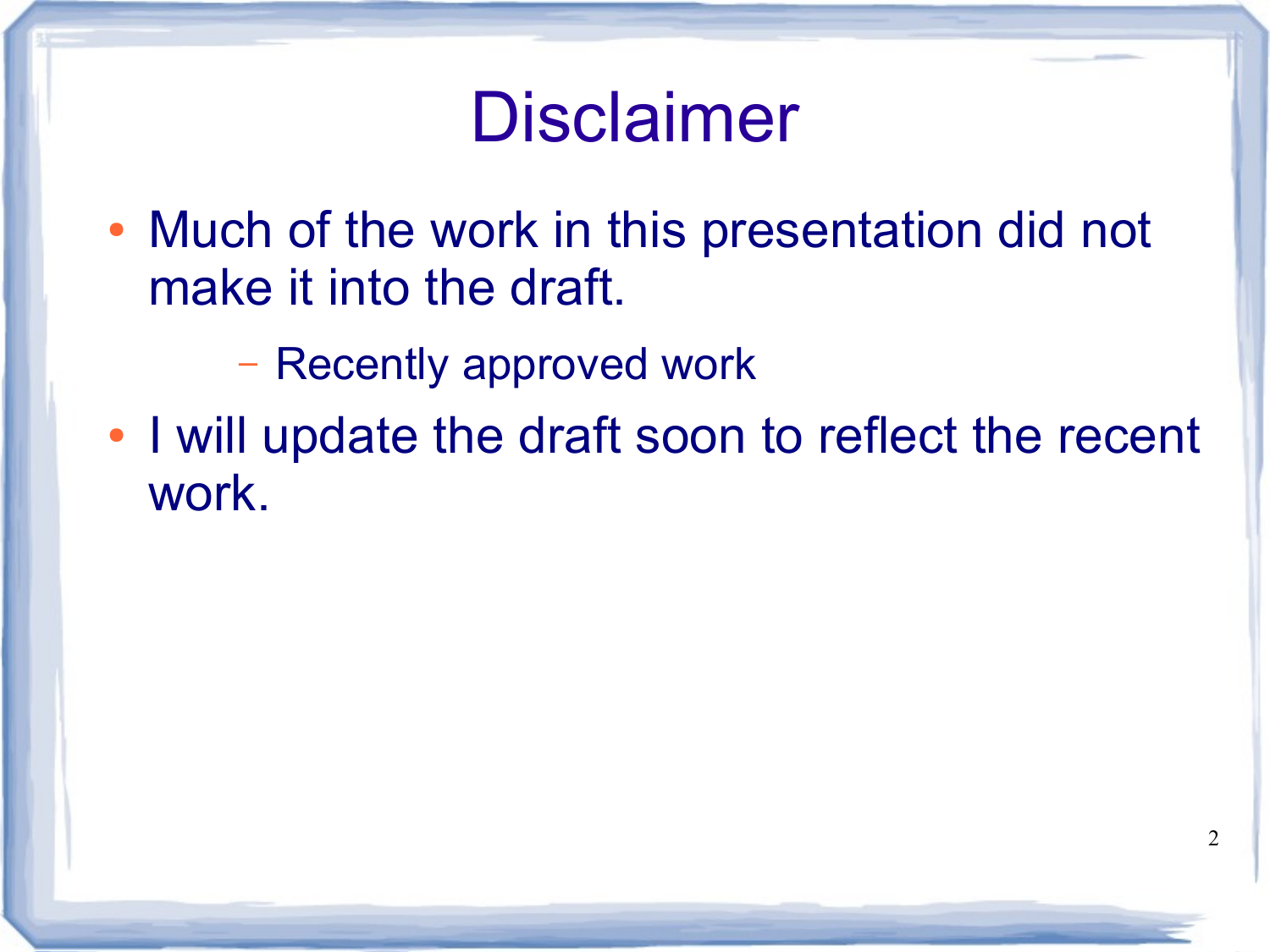## **Outline**

3

- Motivation
- VA Primer
- Evaluation Setup
- Evaluation Results
- Concluding Remarks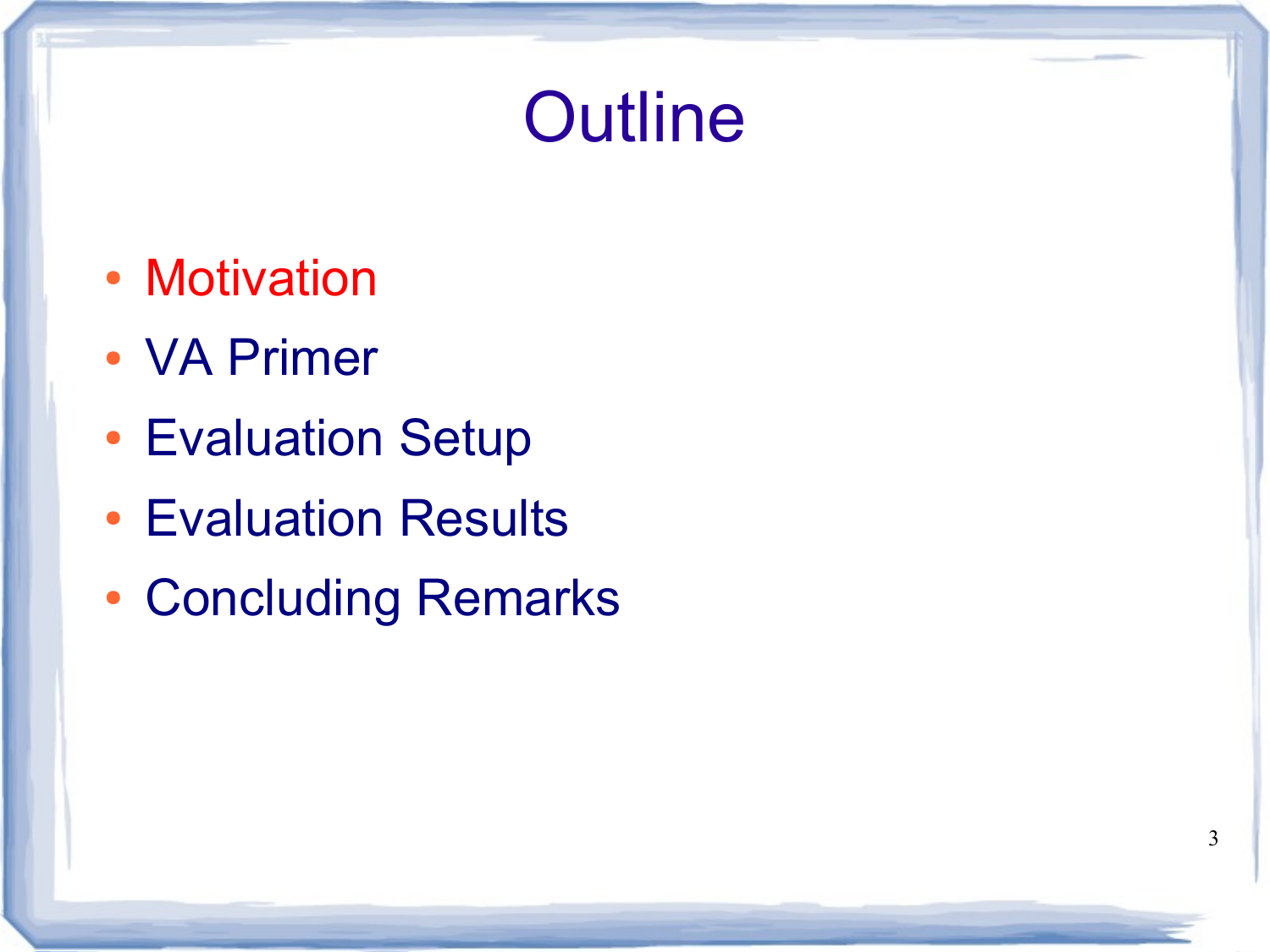#### Why Should We Care about VA?

- Some believe that VA can scale FIBs indefinitely, a major RRG goal.
	- VA distributes the DFZ FIB entries over many routers. ISPs can choose how much to distribute the storage. A tuning knob.
	- "If DFZ doesn't fit amongst 4 routers, store it amongst 8 routers!"
- *Of course, FIB size is not the only scaling dimension of the RRG. Others include RIB size, churn rate, and processing requirements. This will be touched upon later in the presentation.*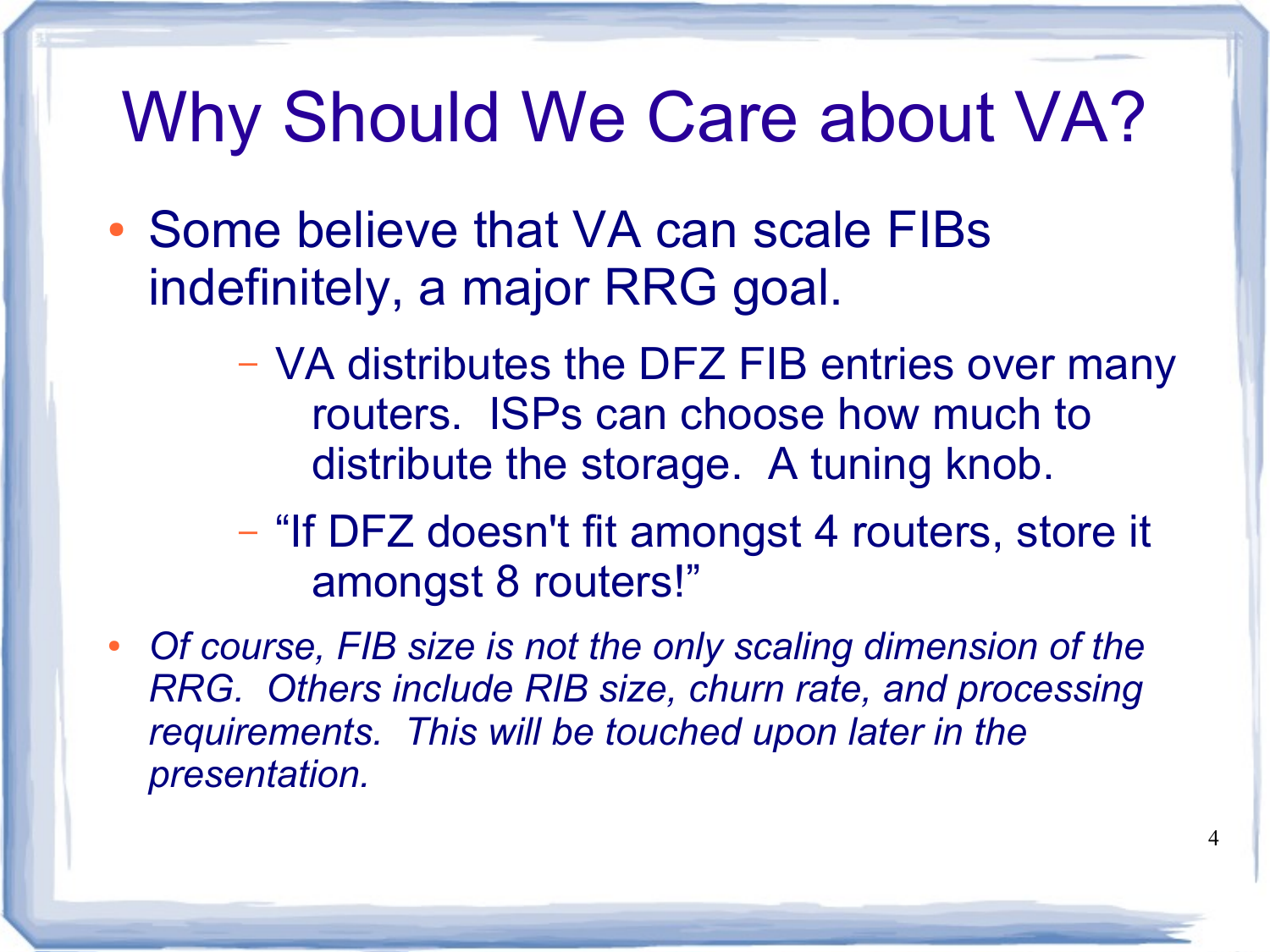#### Why Should We Care about VA?

- Relatively Low Deployment Barriers
	- Independently deployable by ISPs
		- $\cdot$  No  $3^{rd}$ -party infrastructures
	- ISPs immediately get full scalability benefits upon deployment
		- Don't need to wait for universal deployment before full scaling benefits realized.
	- Seamless Interworking with current Internet.
		- All changes are internal and transparent to outside.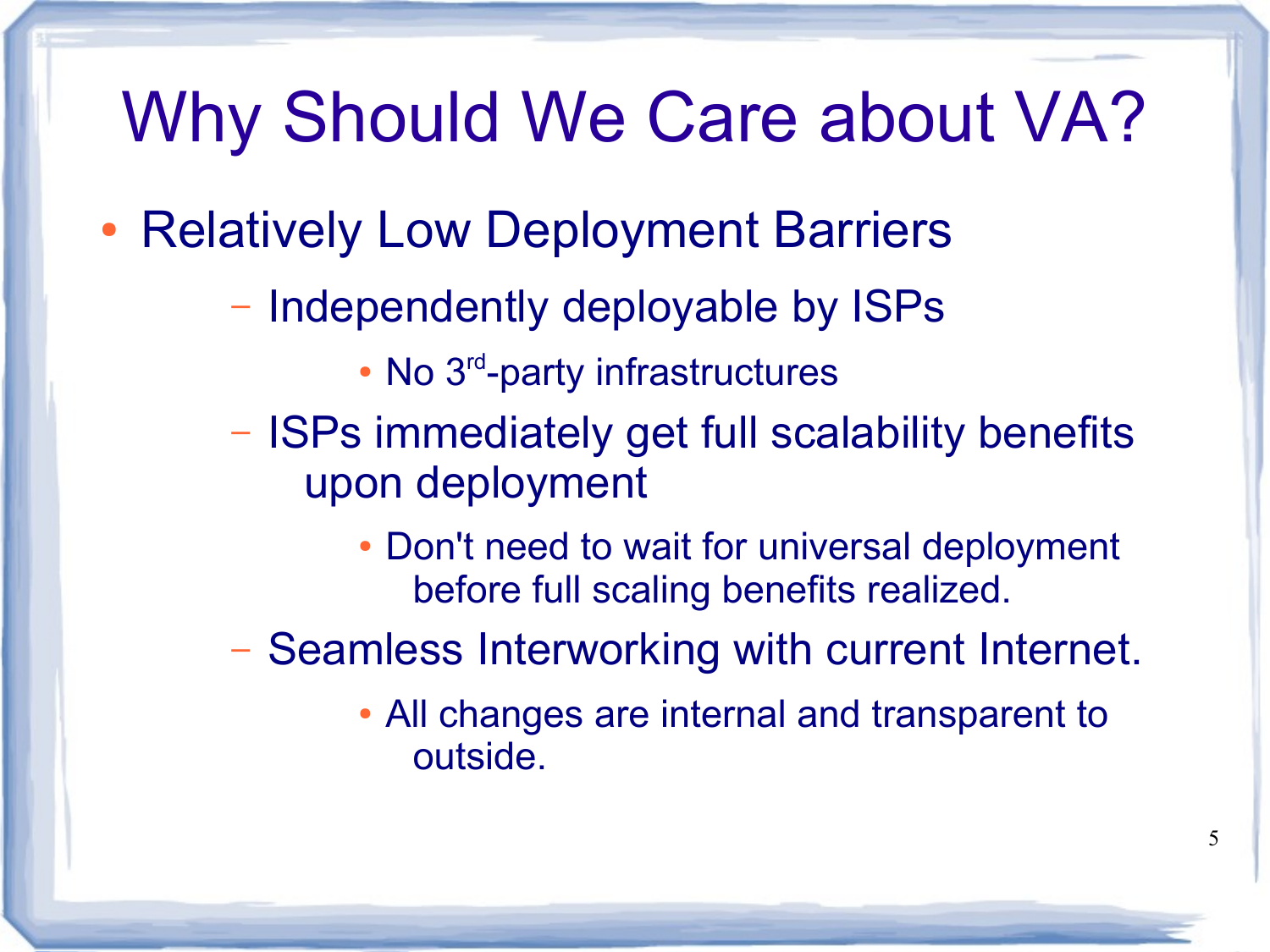#### However, How Good is VA?

- VA gets FIB savings, but has drawbacks
	- suboptimal paths ("stretch")
	- load on networks
- My evaluation focuses on the stretch/savings tradeoff.
- If an ISP just deploys VA in a simple, **intuitive manner, how much stretch and how much FIB savings would a real ISP experience?**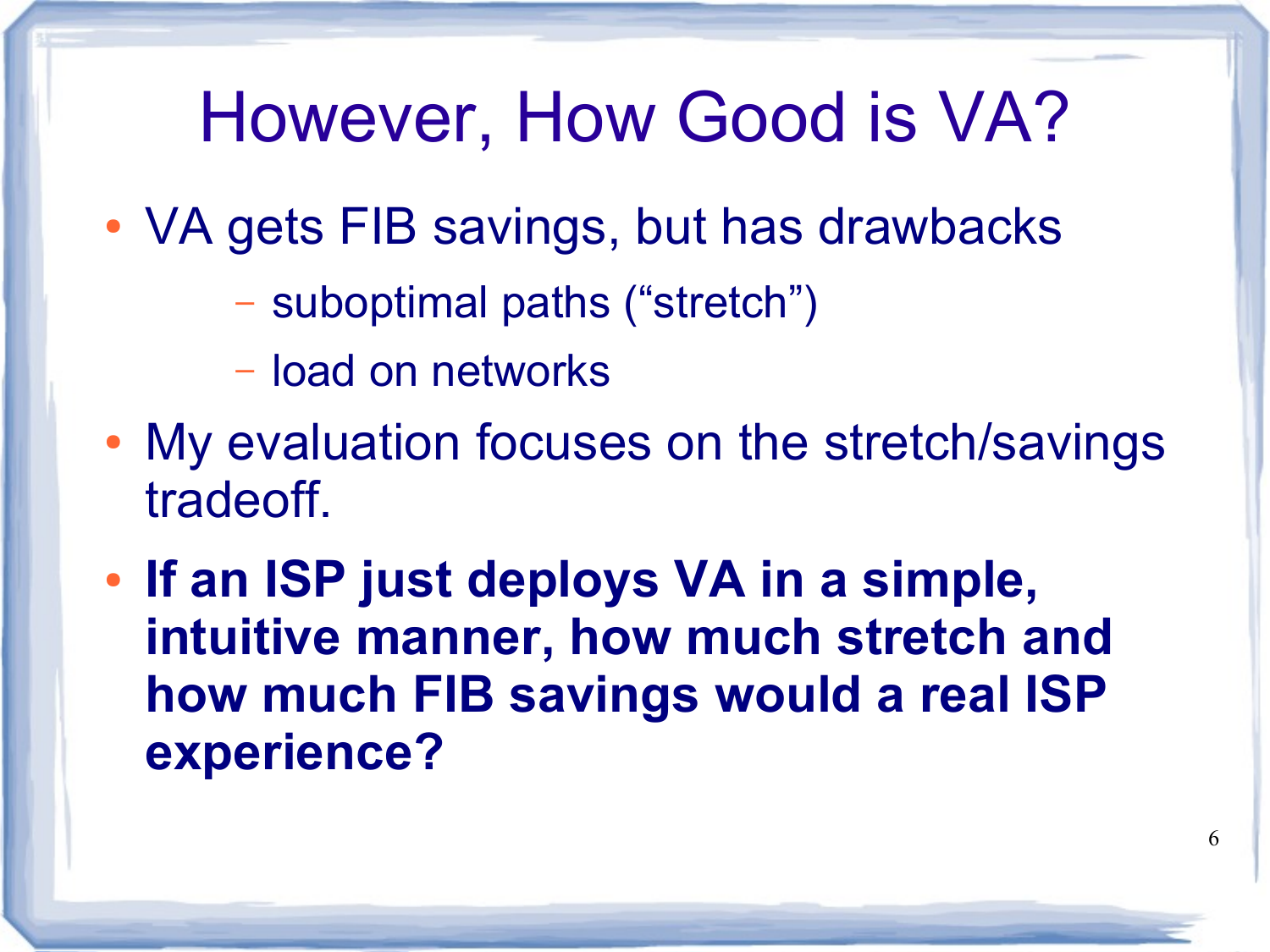## **Outline**

7

- Motivation
- VA Primer
- Evaluation Setup
- Evaluation Results
- Concluding Remarks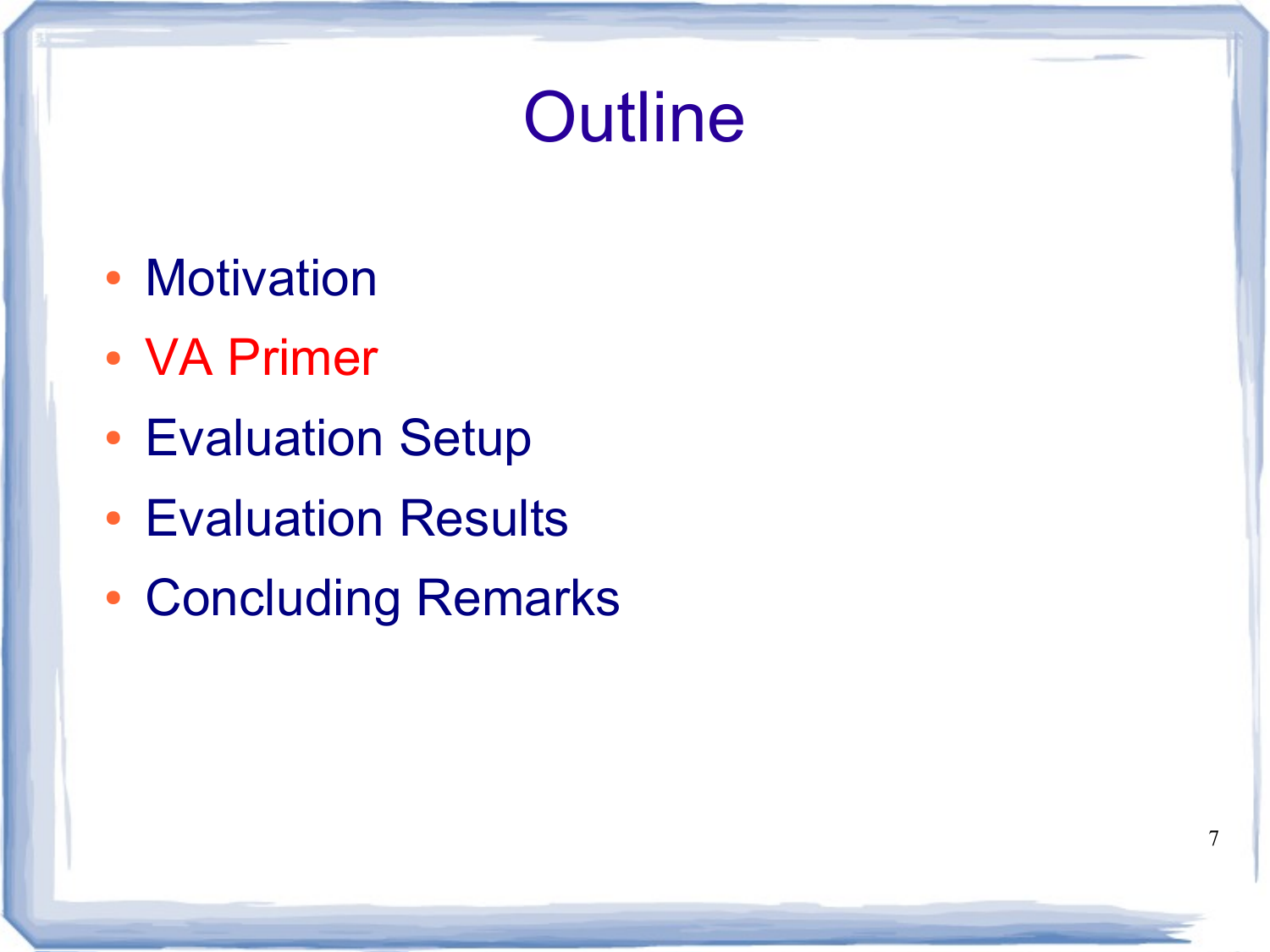

- Brown ISPs represent external peerings (customers, peers)
- External Peers represent possible egress points out of ISP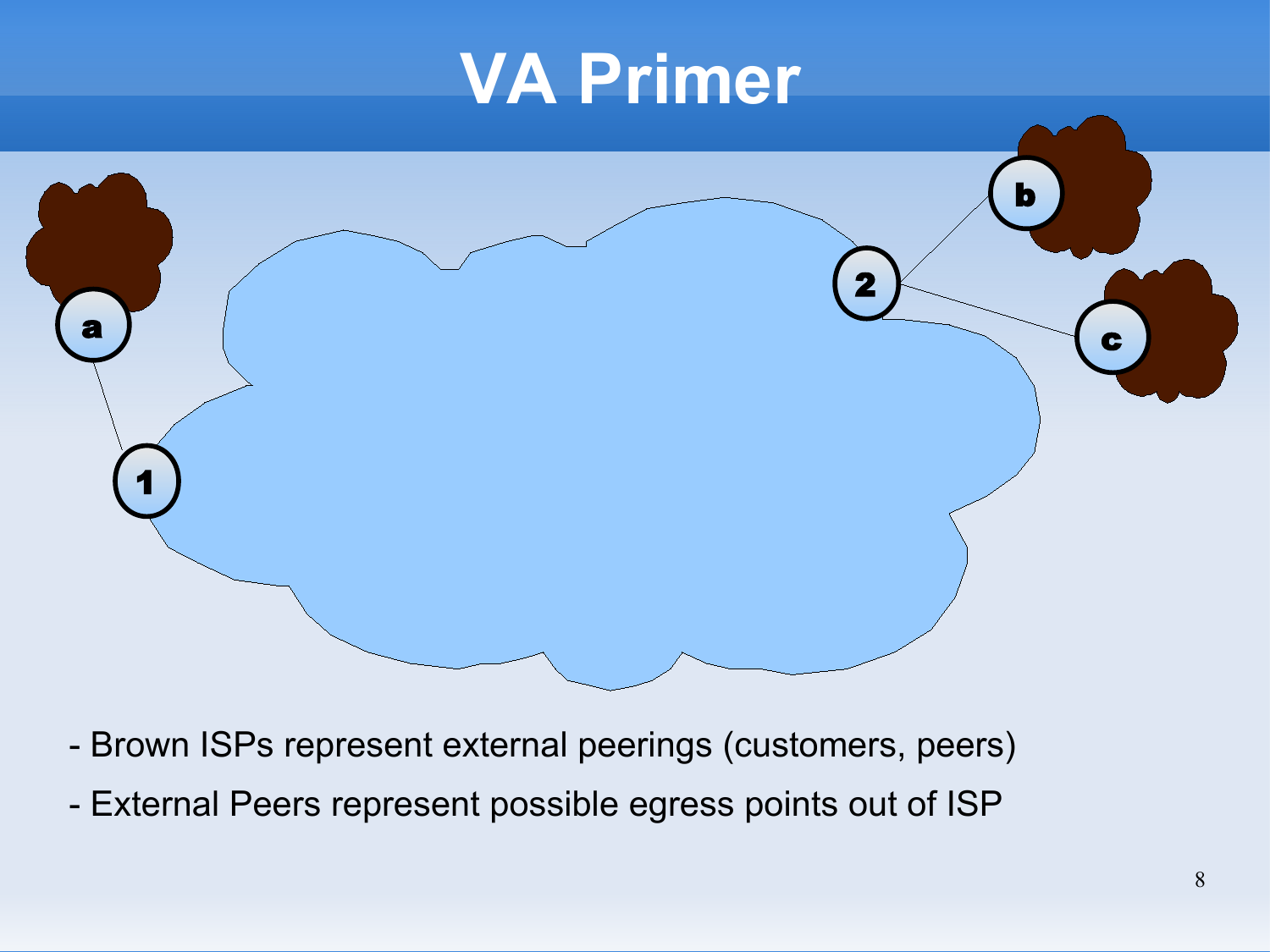

- 2 kinds of routers in a VA:
	- Directory (D) and non-directory(ND) routers
	- A thru D are directory routers, 1,2 are ND routers
- FIB distributed among directory routers. ND routers needn't store FIB.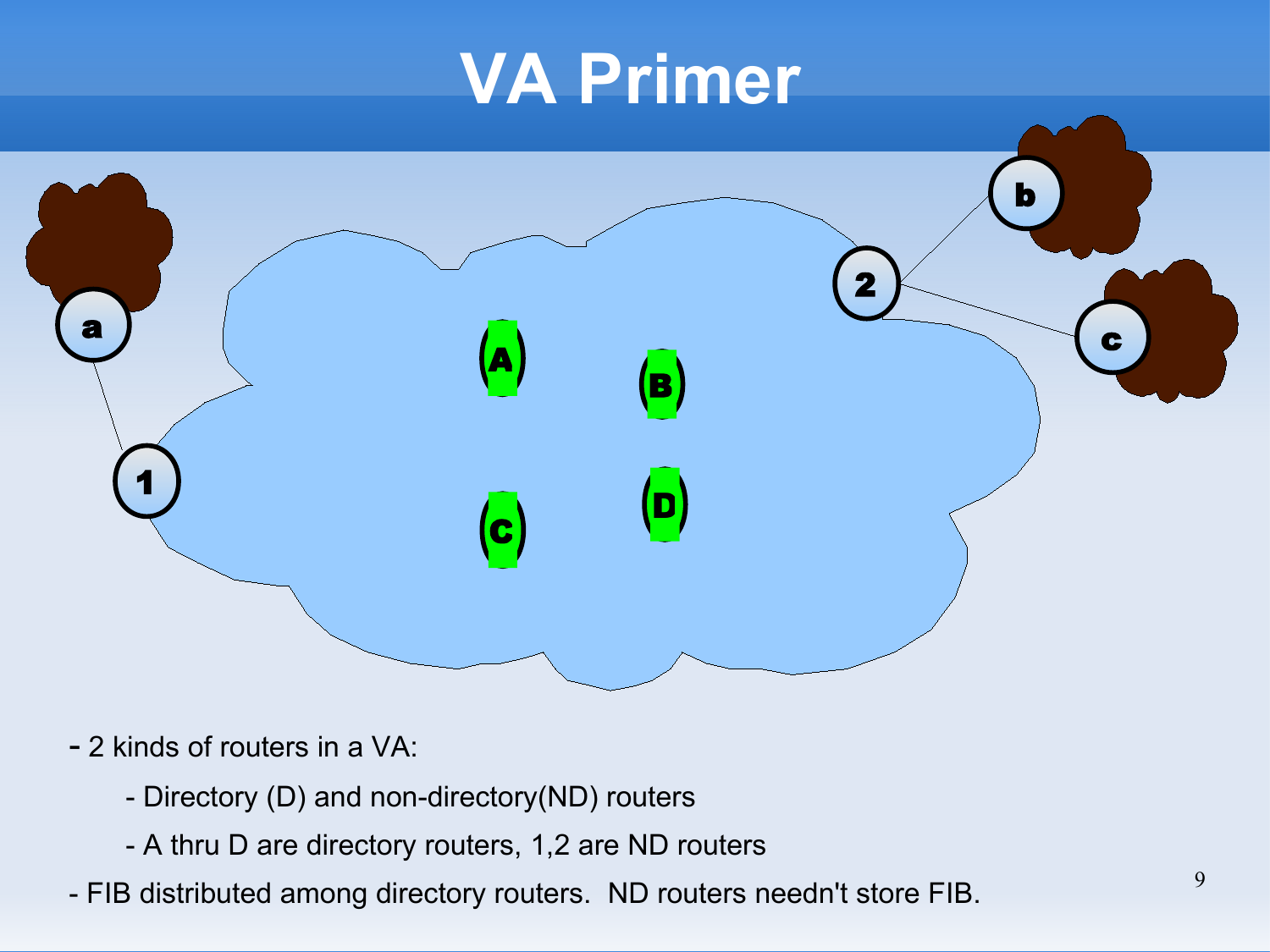

- D routers announce Virtual Prefixes, representing the range of addresses for which it has more specific information.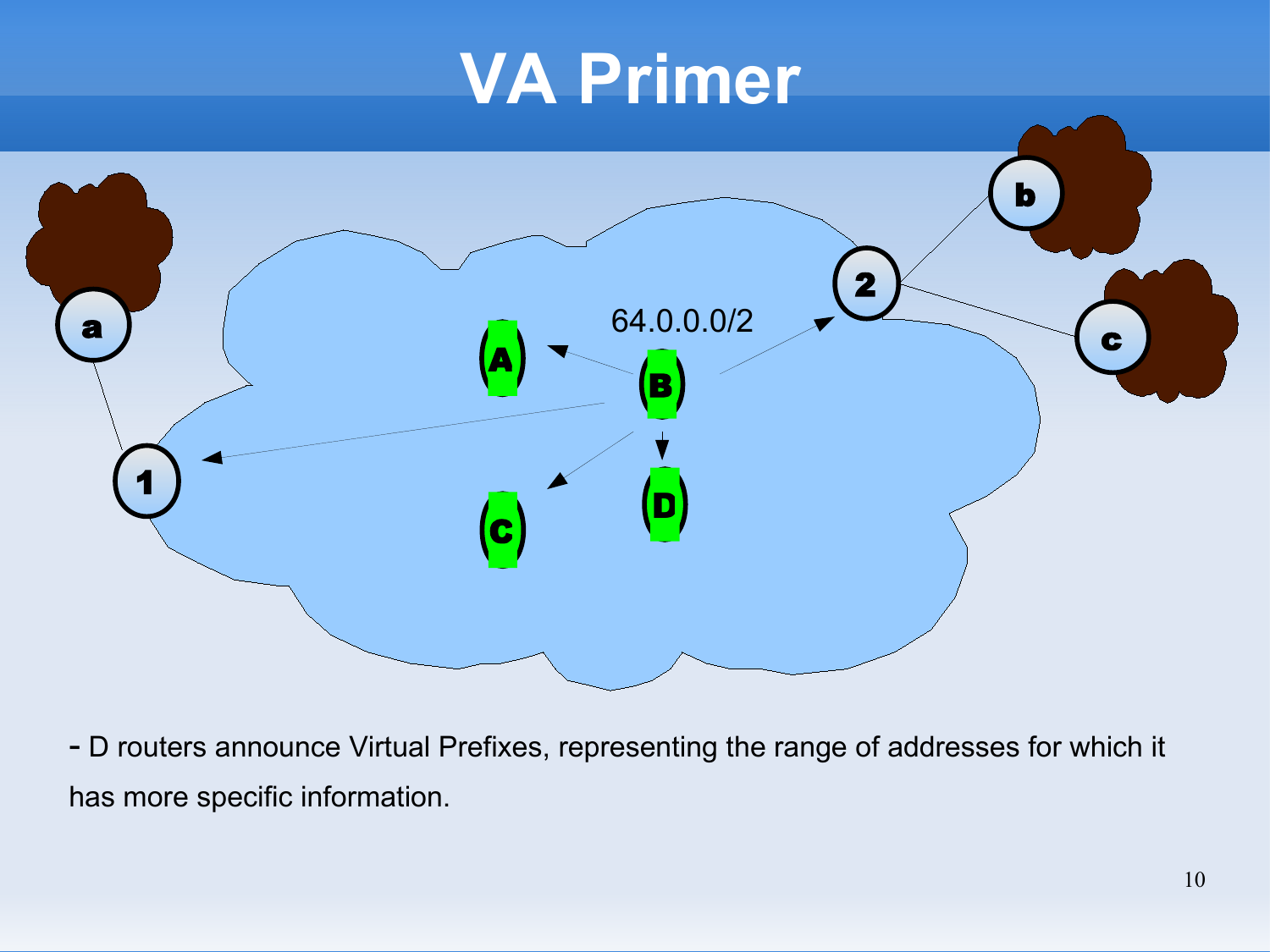

- For each external peer (a,b,c), a mapping is created between the external peer and a label (could be any tunneling).
- Both D and ND routers store these mappings in FIB.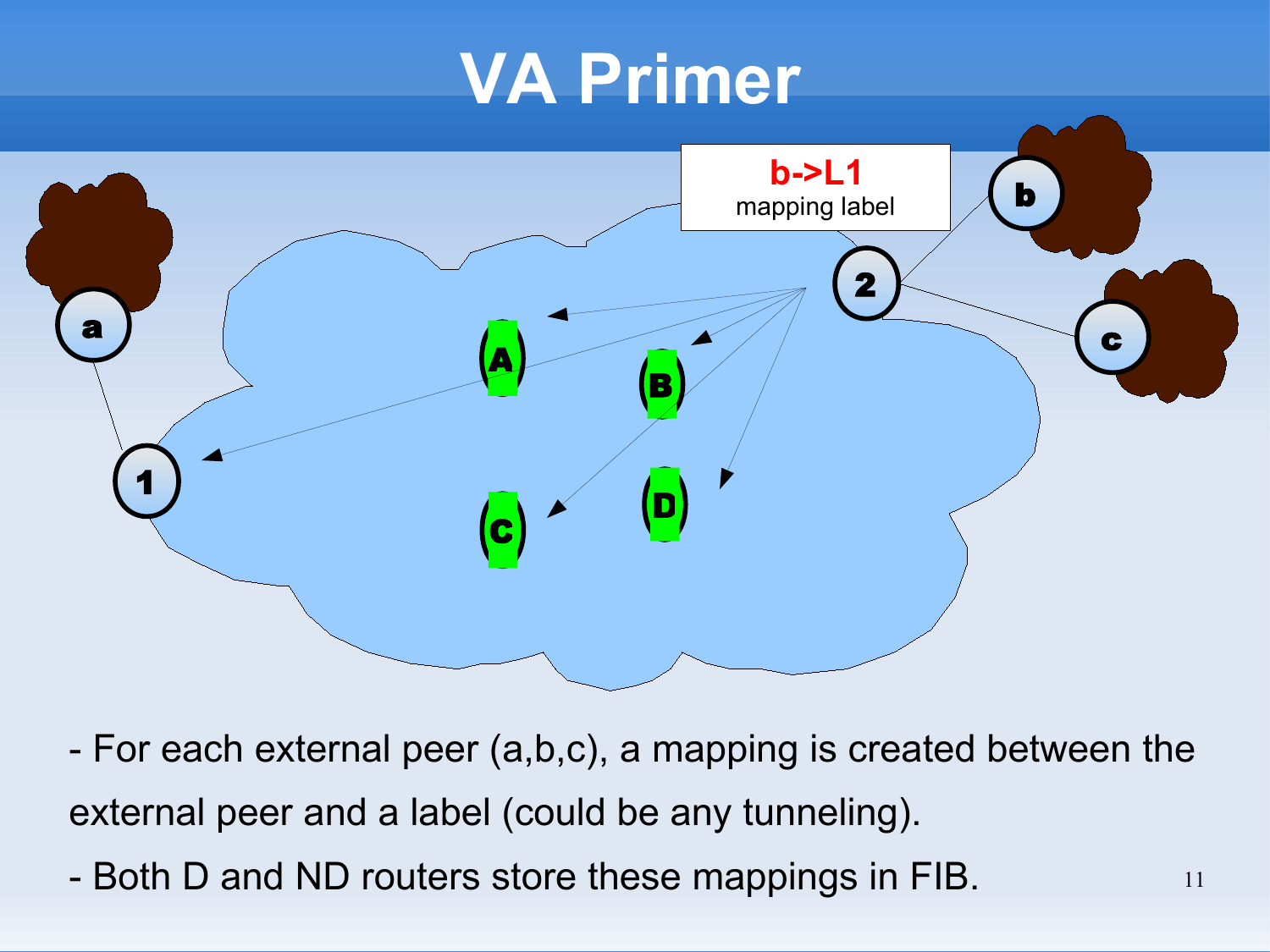

Assume:

- destination 0.1.2.3 is supposed egress ISP out of external peer 'b'
- directory router 'C' is carrying all FIB entries under 0/8.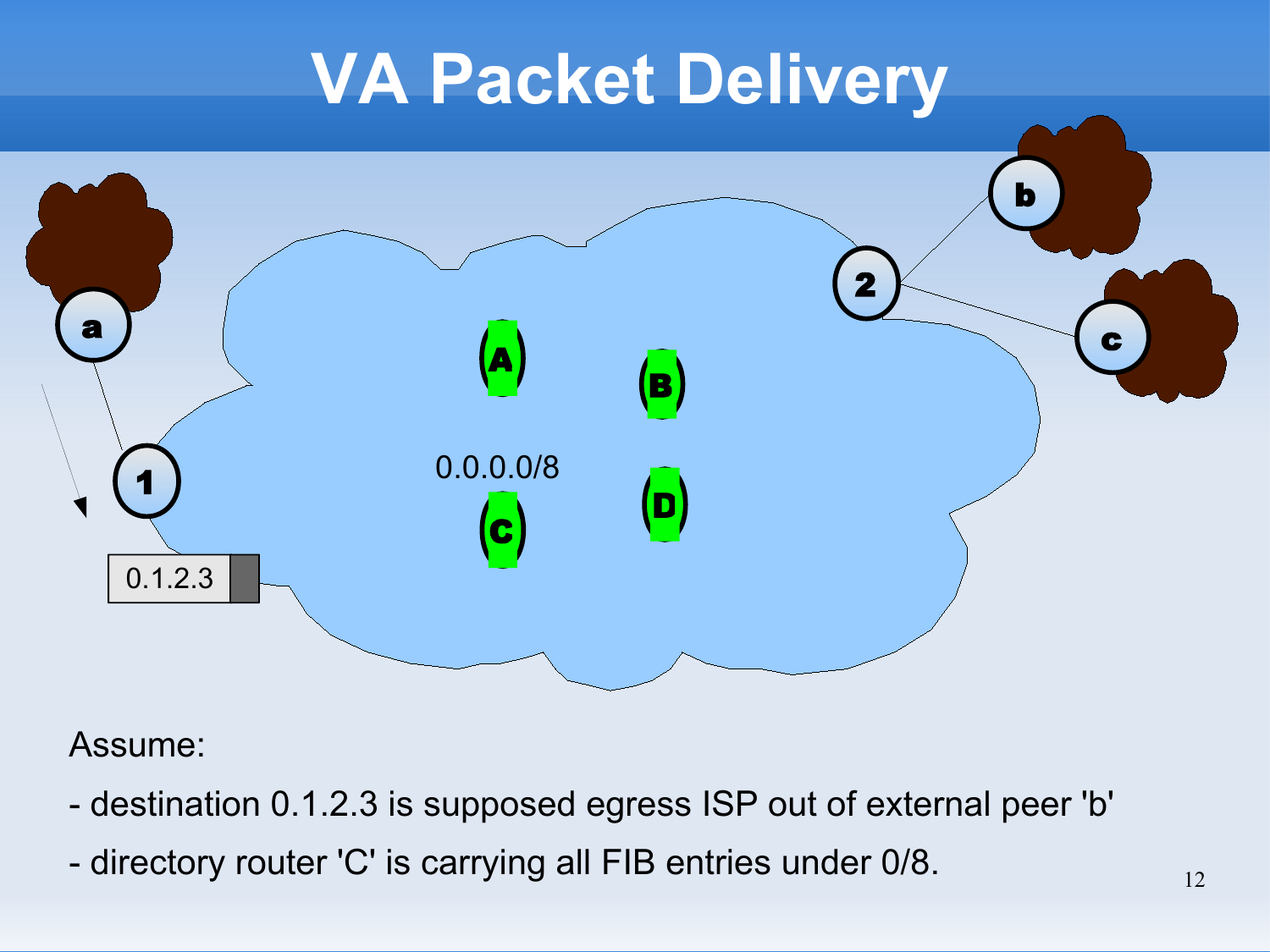

- ND router '1' matches dest address with 0.0.0.0/2, delivers to A.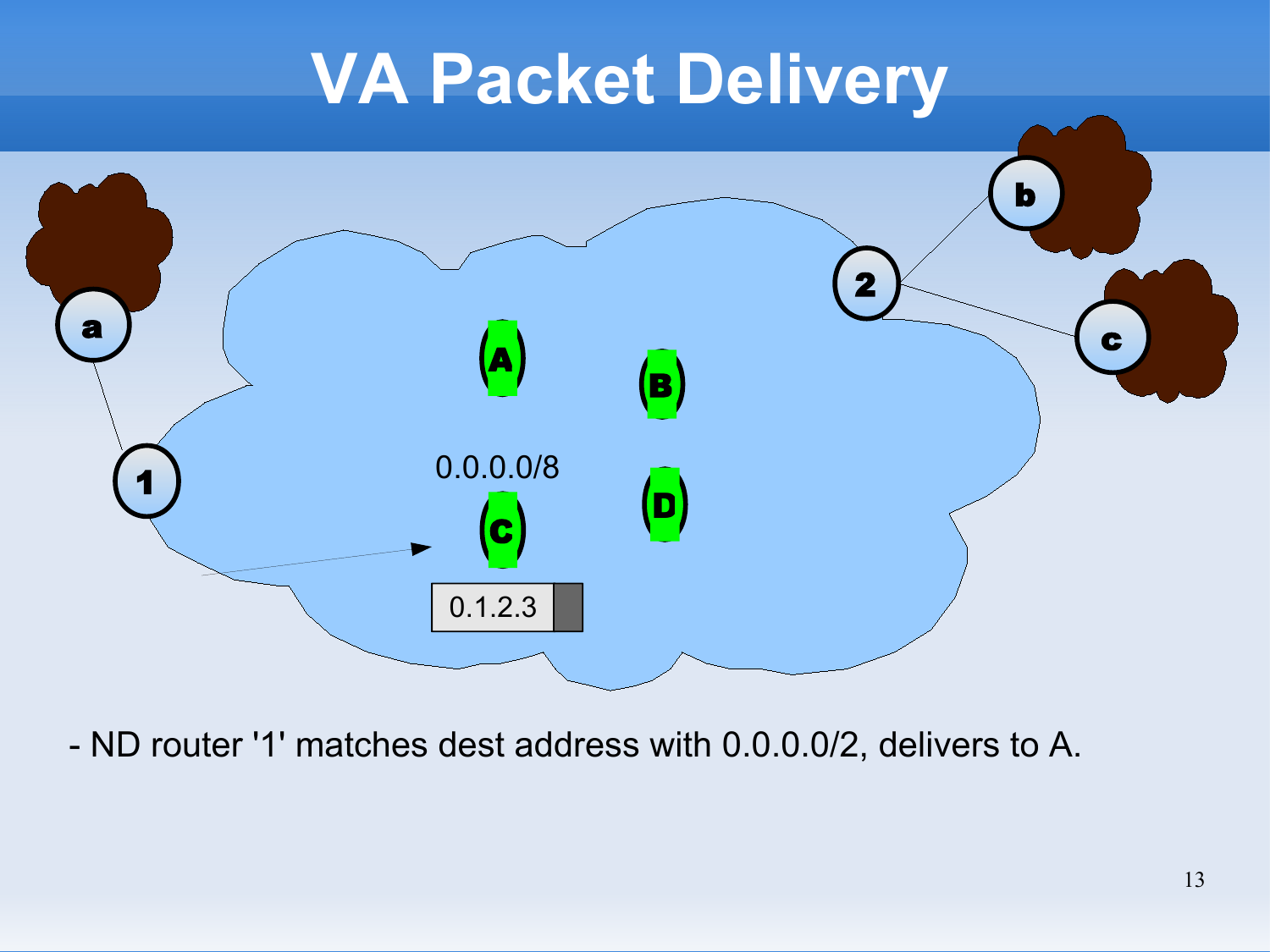

- 'A' looks up proper egress point for 0.1.2.3, which is external peer 'b'.
- 'A' encapsulates the packet with the proper label for 'b'.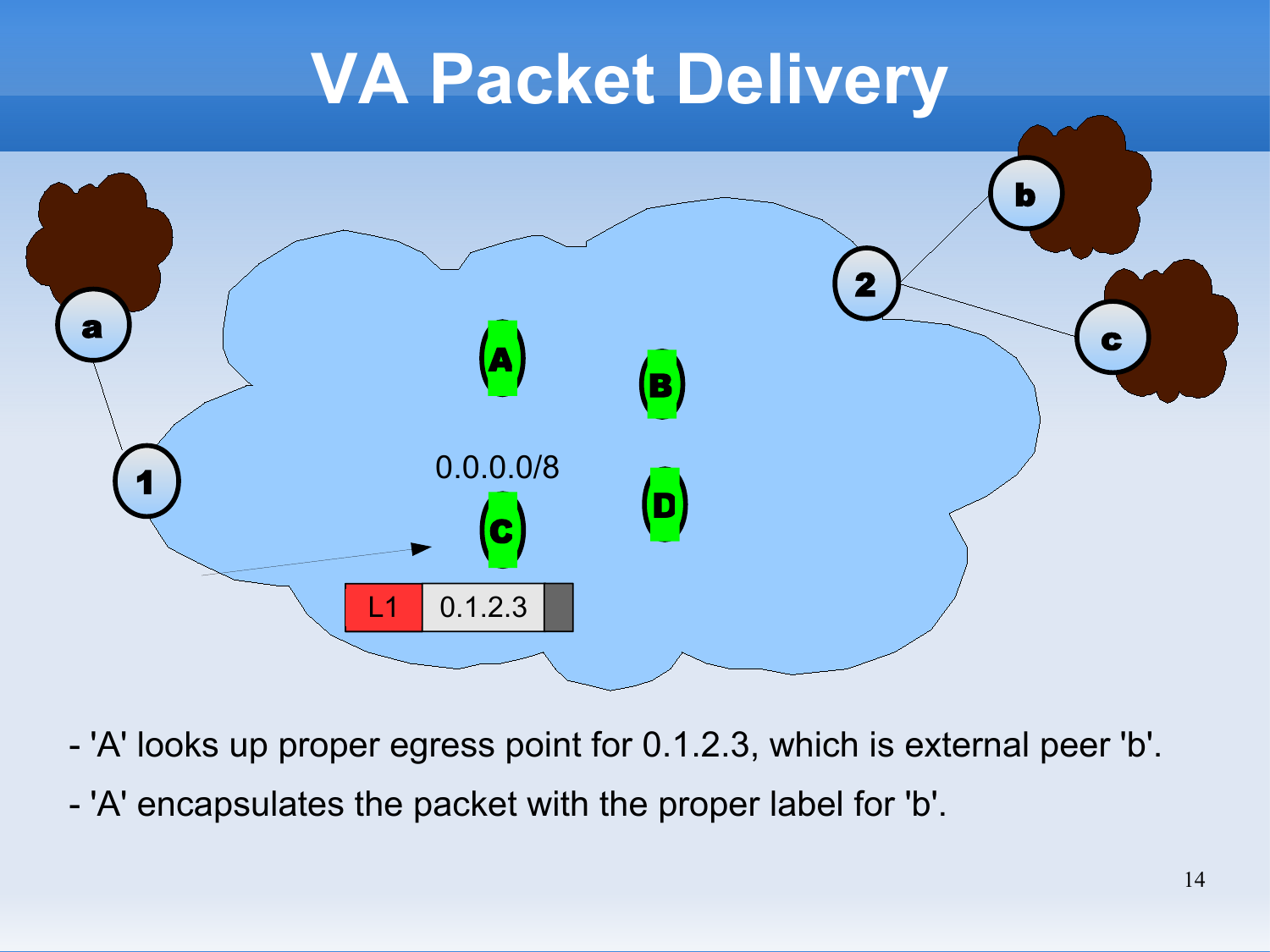

- Packet is delivered using the label to router 2.
- **Note the STRETCH: 1-C-2 instead of 1-2 directly.**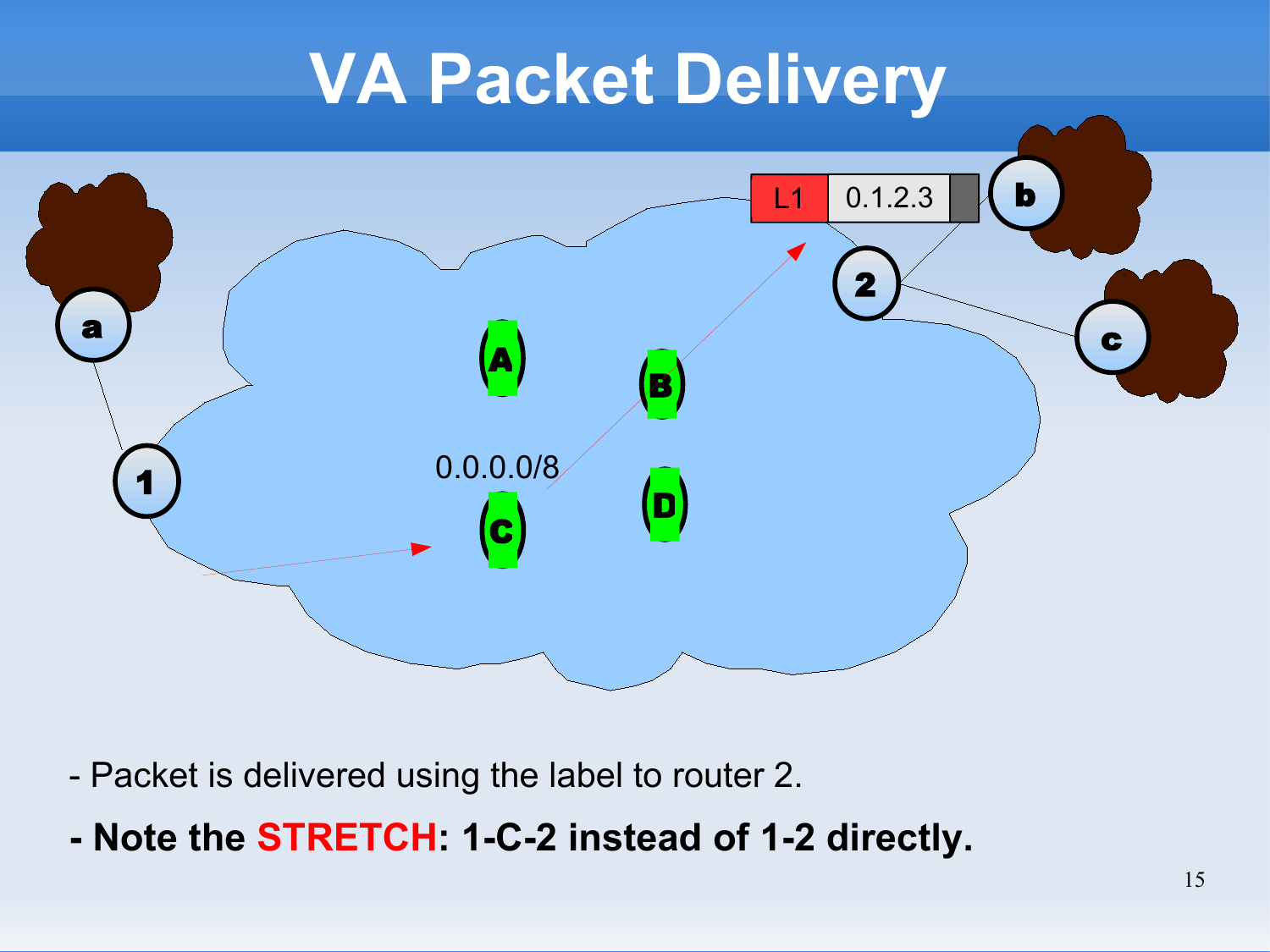

- Router 2 is configured so that any packet encapped with L1 gets decapped and sent to external peer 'b'.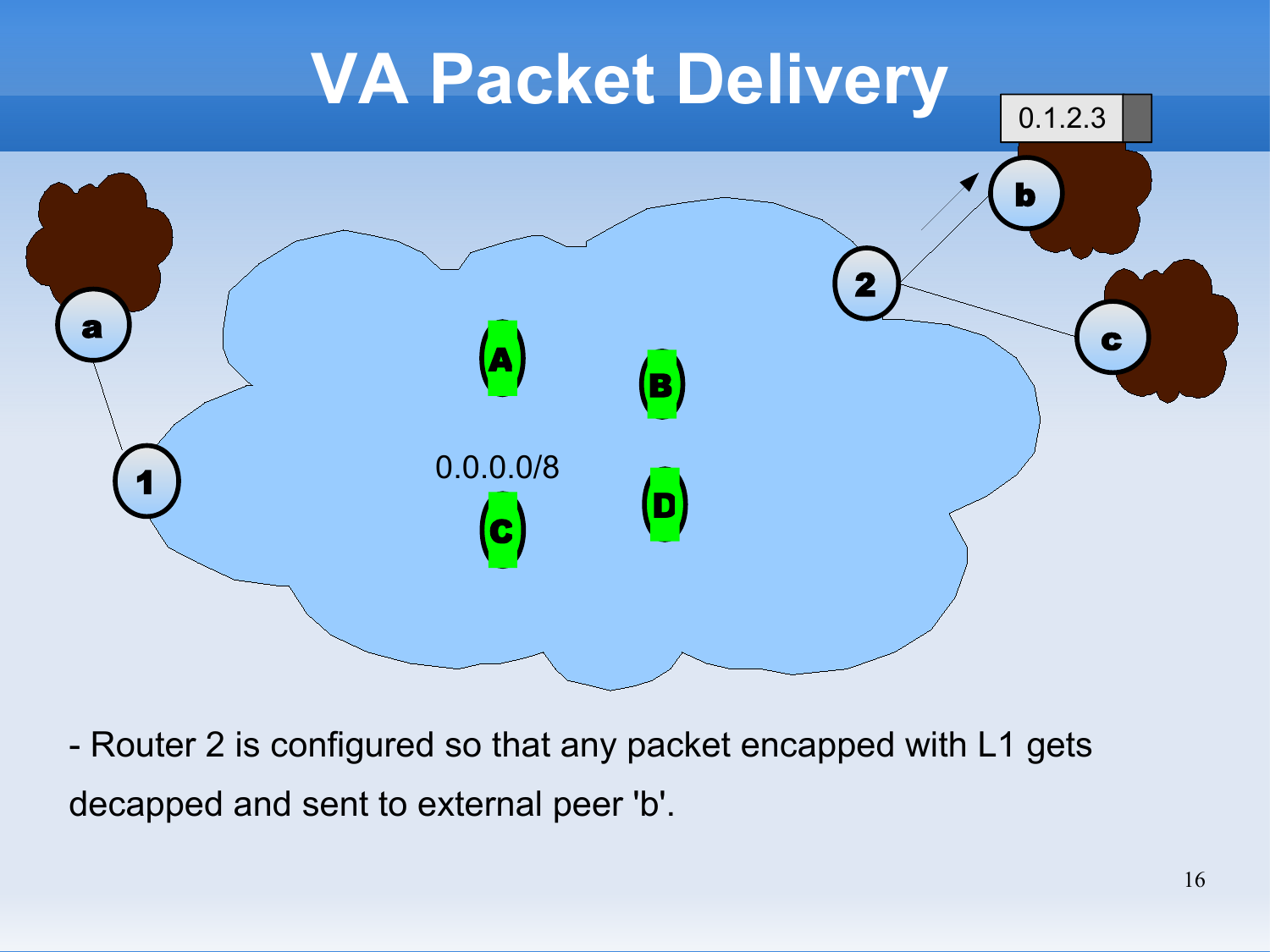## **Multiple Directory Sets**



- ISPs will likely deploy multiple directory routers for robustness.
- Placement of these directory routers will affect performance!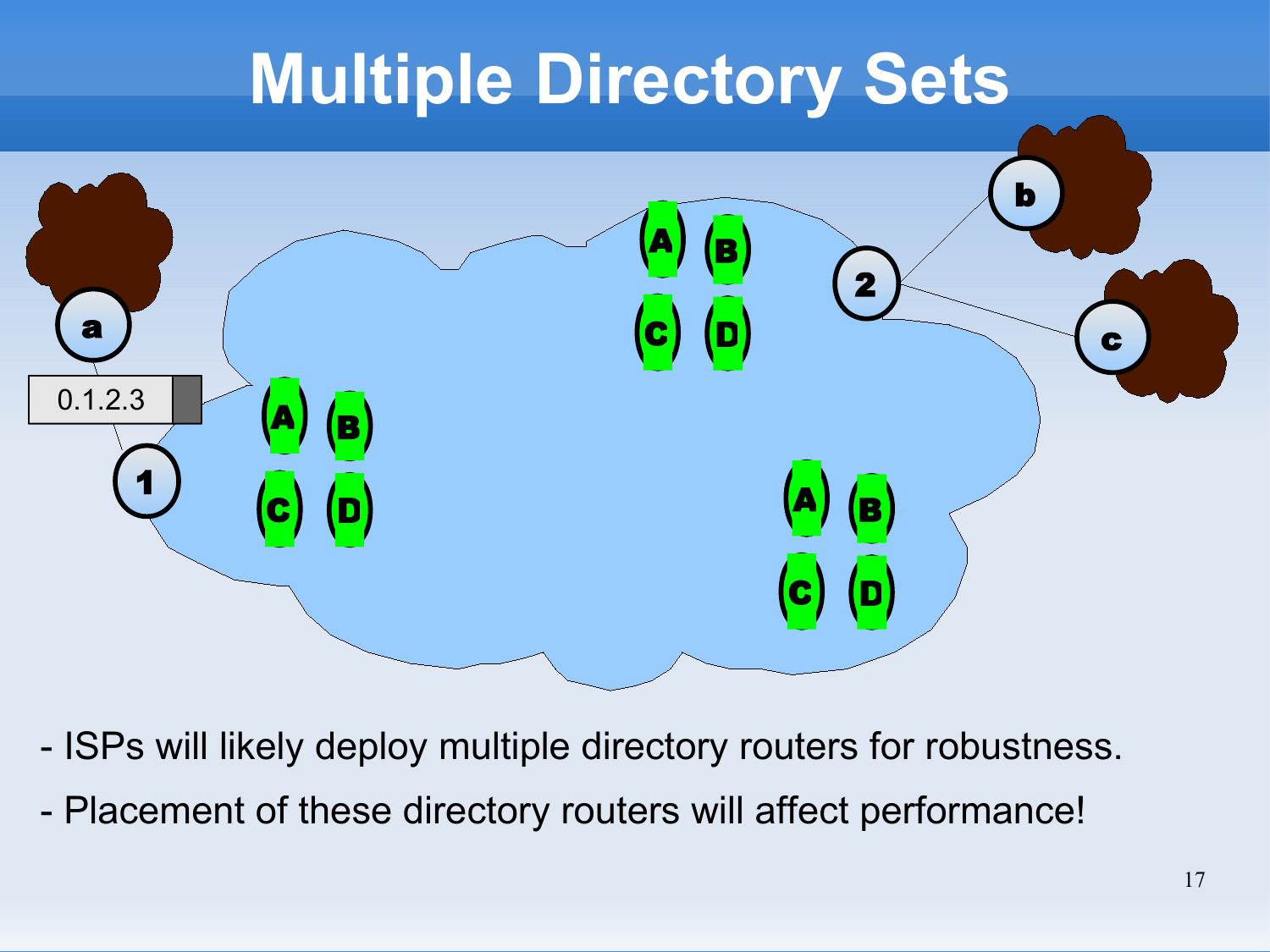## **Multiple Directory Sets**



- ND routers send packet to nearest directory router.
- Stretch is reduced.
- But more routers need to be directories (less savings)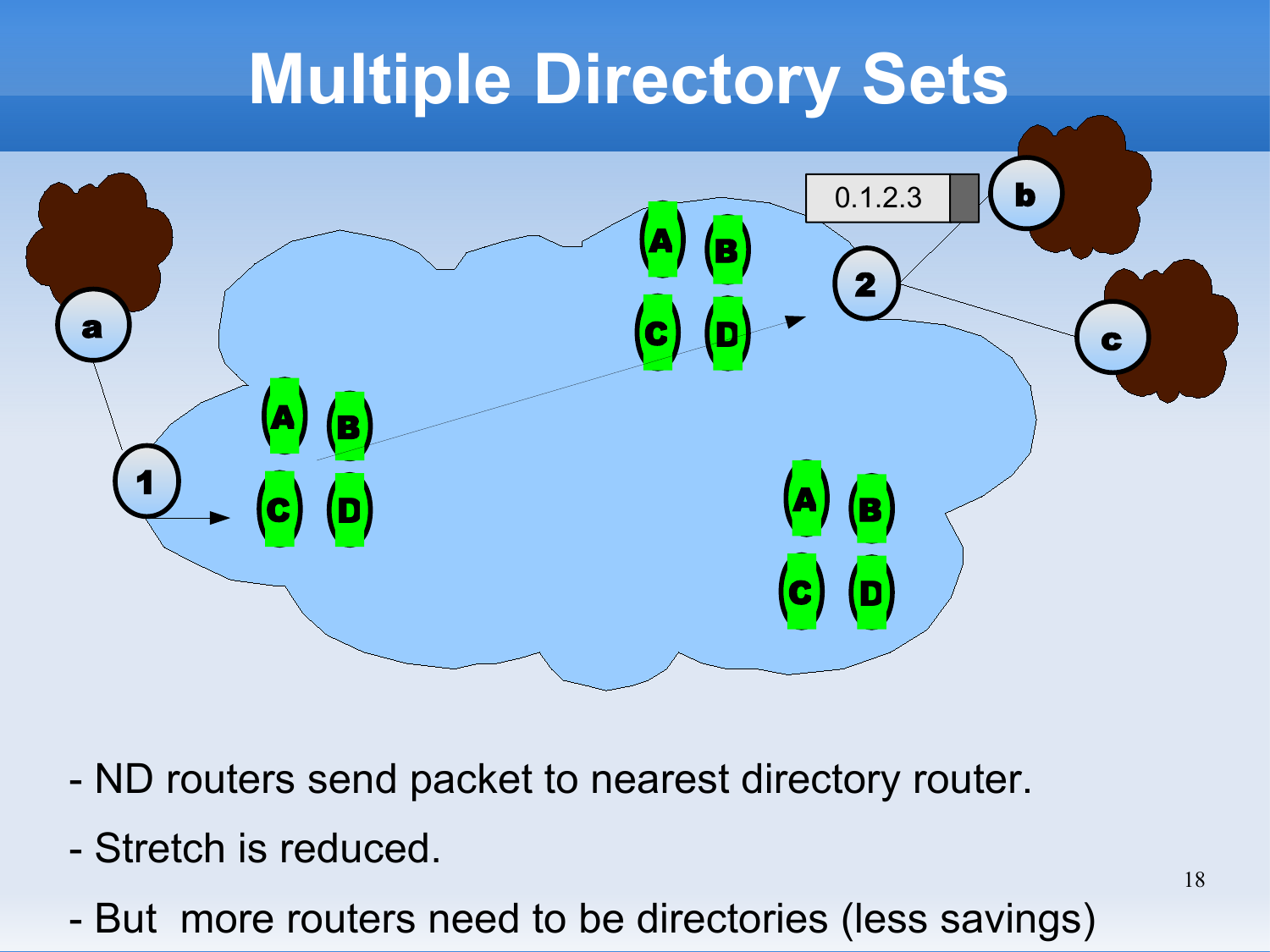# VA Tuning Knobs

- $\cdot$  # of routers you would like to distribute the FIB over.
	- i.e. # of directory routers in a directory set.
- Number of redundant directory sets to deploy
- Locations of directory sets.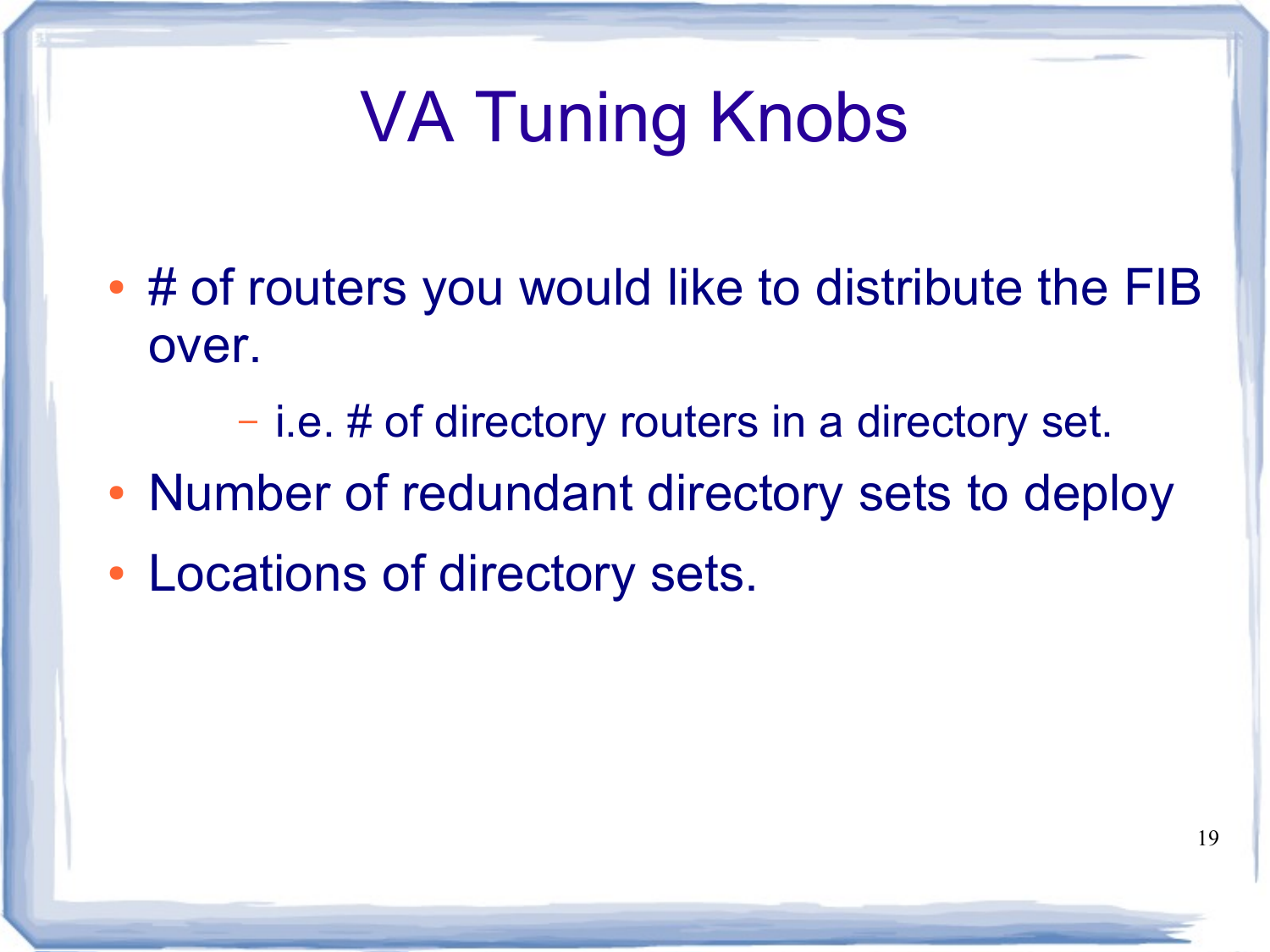The VA Stretch-Savings Tradeoff: How good is it?

- Do we need optimal values for each knob to realize a good stretch-savings tradeoff?
- Can we realize a good stretch-savings tradeoff without any optimizations?
- Let's find out.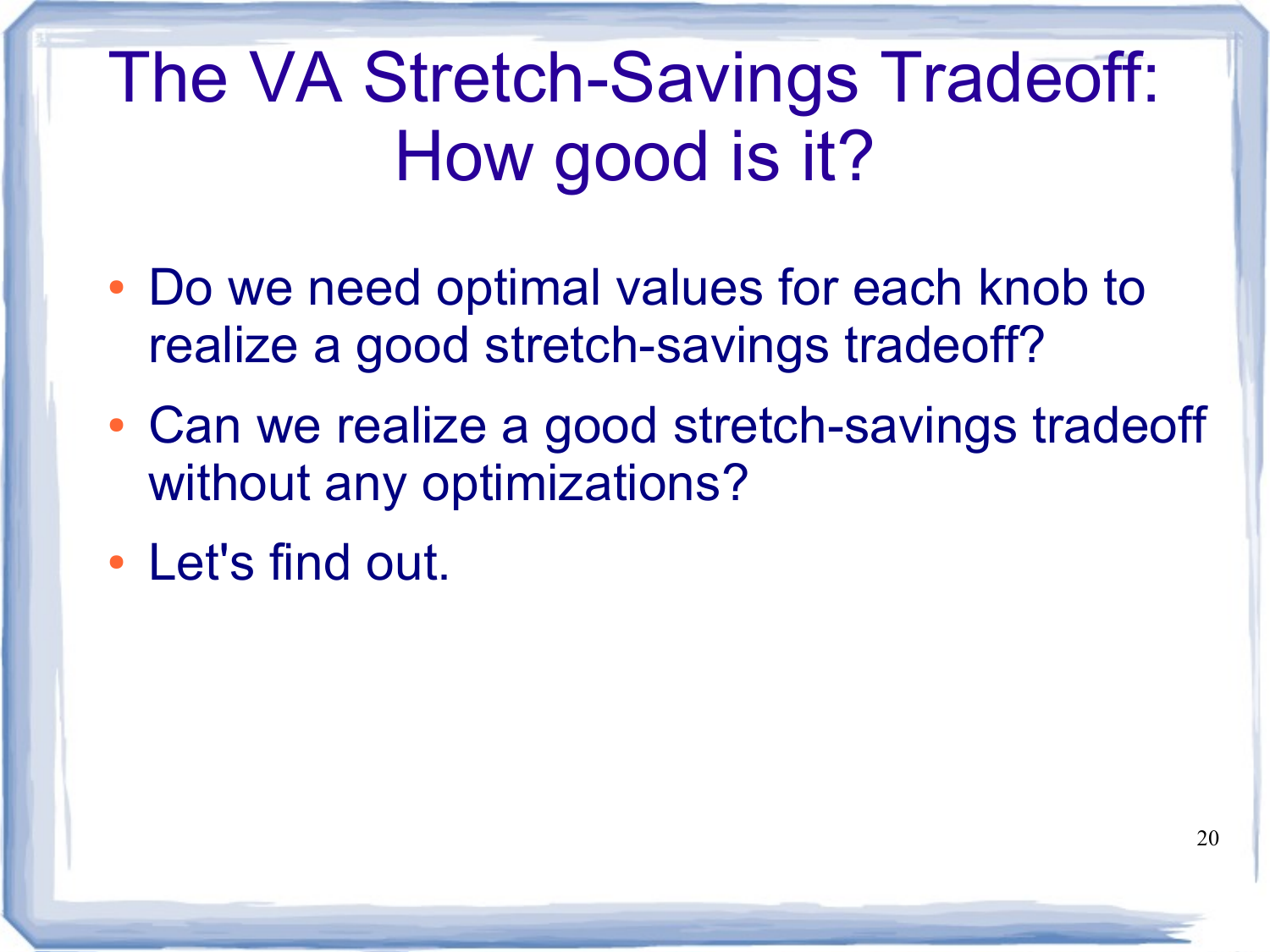## **Outline**

- Motivation
- VA Primer
- Evaluation Setup
- Evaluation Results
- Concluding Remarks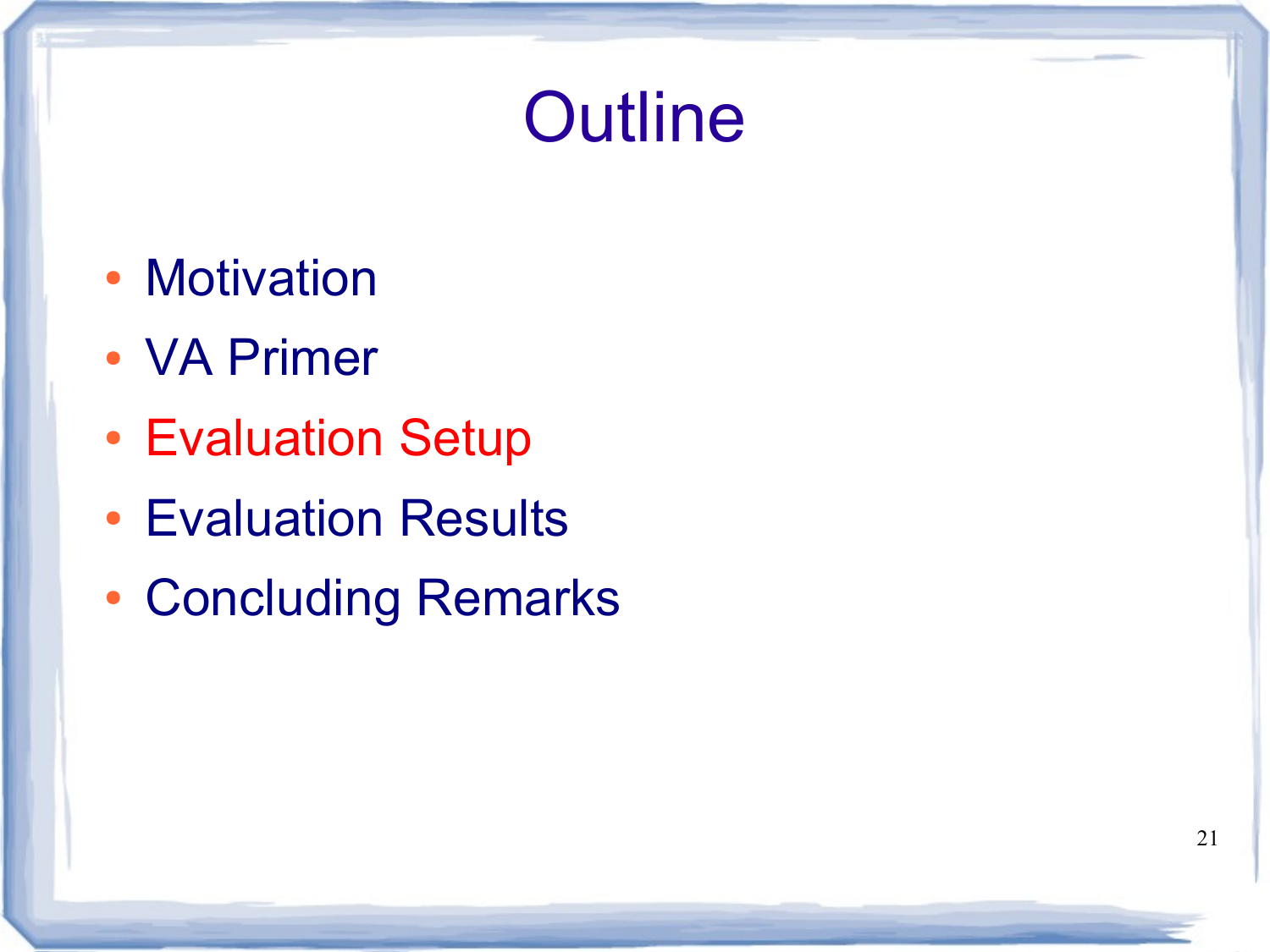## My Evaluation

- Determine the topology of a real Tier-1 ISP from iBGP feeds and some topology information provided by ISP.
- Choose very basic tuning knob values based on the topology.

– No optimizations whatsoever

• Analyze the savings and stretch the ISP receives.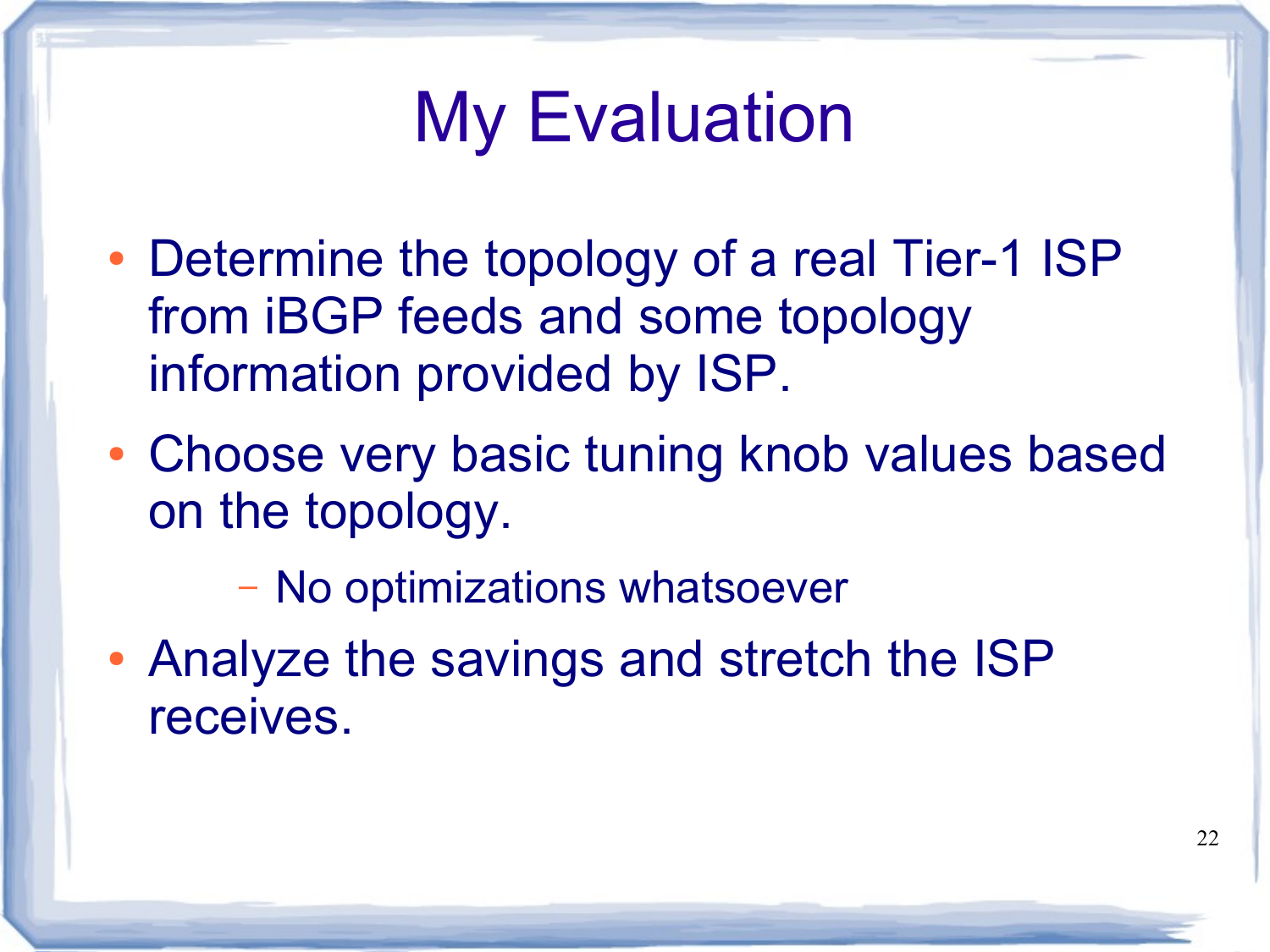#### Some Topology Characteristics

- For each North American POPs, I counted the number of routers storing the full DFZ.
- Less than 15% of POPs are "major POPs".
- Other 85% have very few routers with full DFZ
- Exact numbers concealed for confidentiality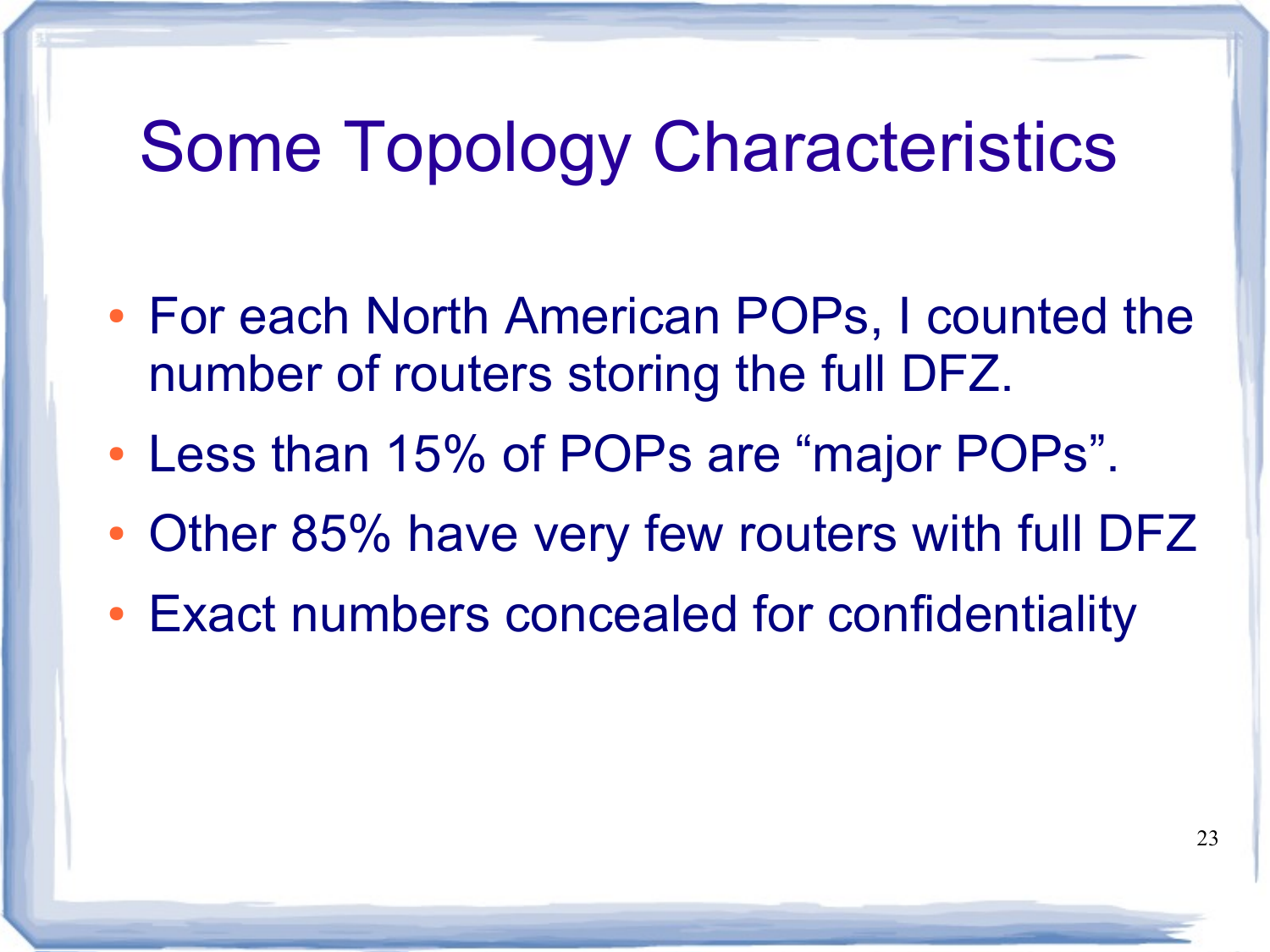#### Straightfoward Tuning Knob Values

- Let's just put 1 full directory set in each major POP, and see what happens.
- # of routers to distribute the FIB over.
	- 8 (all major POPs have enough routers for this)
- # of redundant directory sets to deploy
	- 1 per major POP (less than 15% of all POPs)
- Locations of directory sets.

– Same as location of major POPs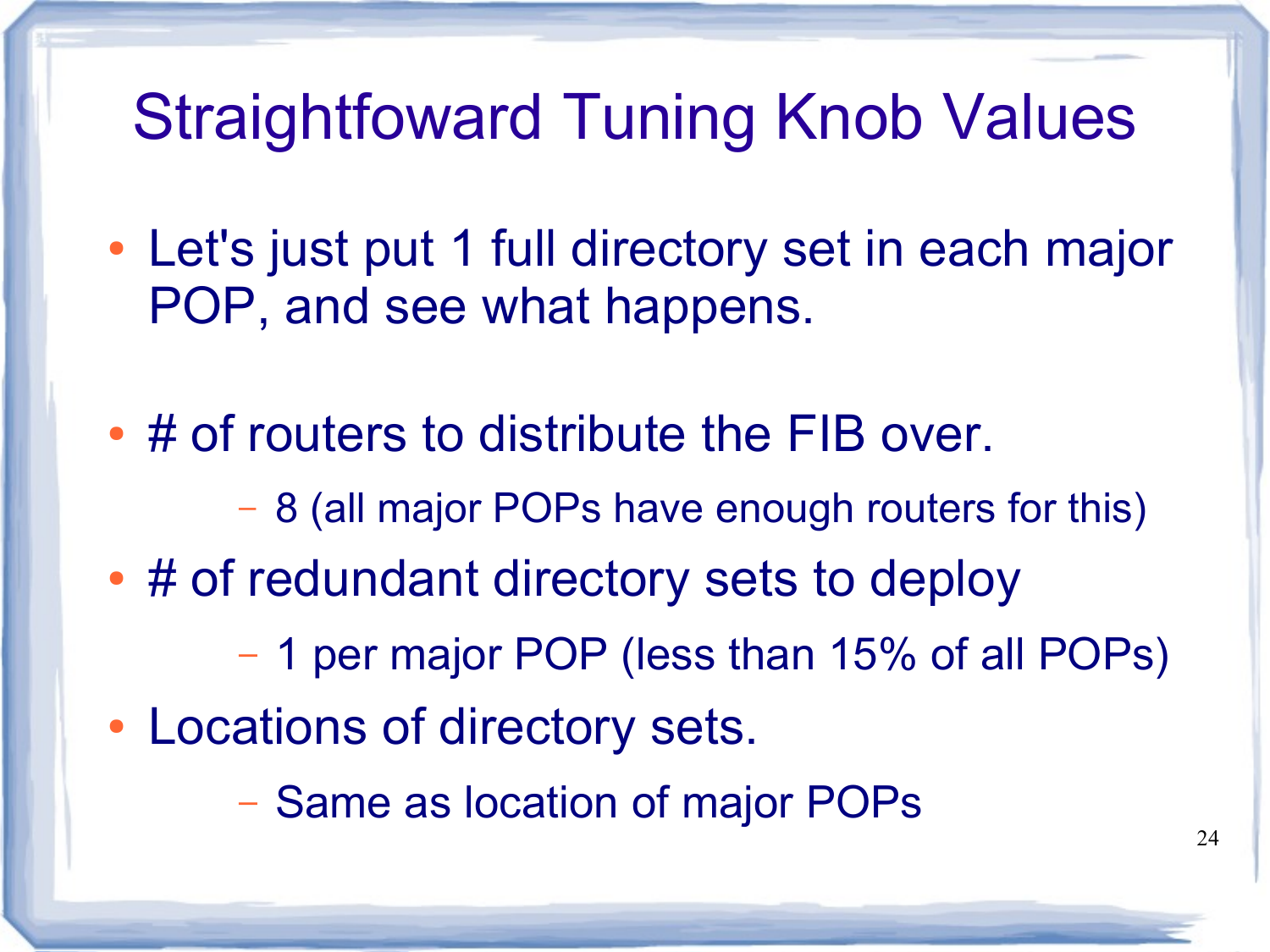#### Evenly Distributing FIB using /8 VPs

- $\cdot$  0/8 64/8 : 34321 prefixes
- $65/8 74/8 : 35840$  prefixes
- $75/8 119/8$ : 34410 prefixes
- 120/8 189/8: 34836 prefixes
- 190/8 199/8: 36999 prefixes
- 200/8  $-$  203/8: 34405 prefixes
- 204/8 210/8: 36069 prefixes
- 211/8 255/8: 29520 prefixes
- 
- - -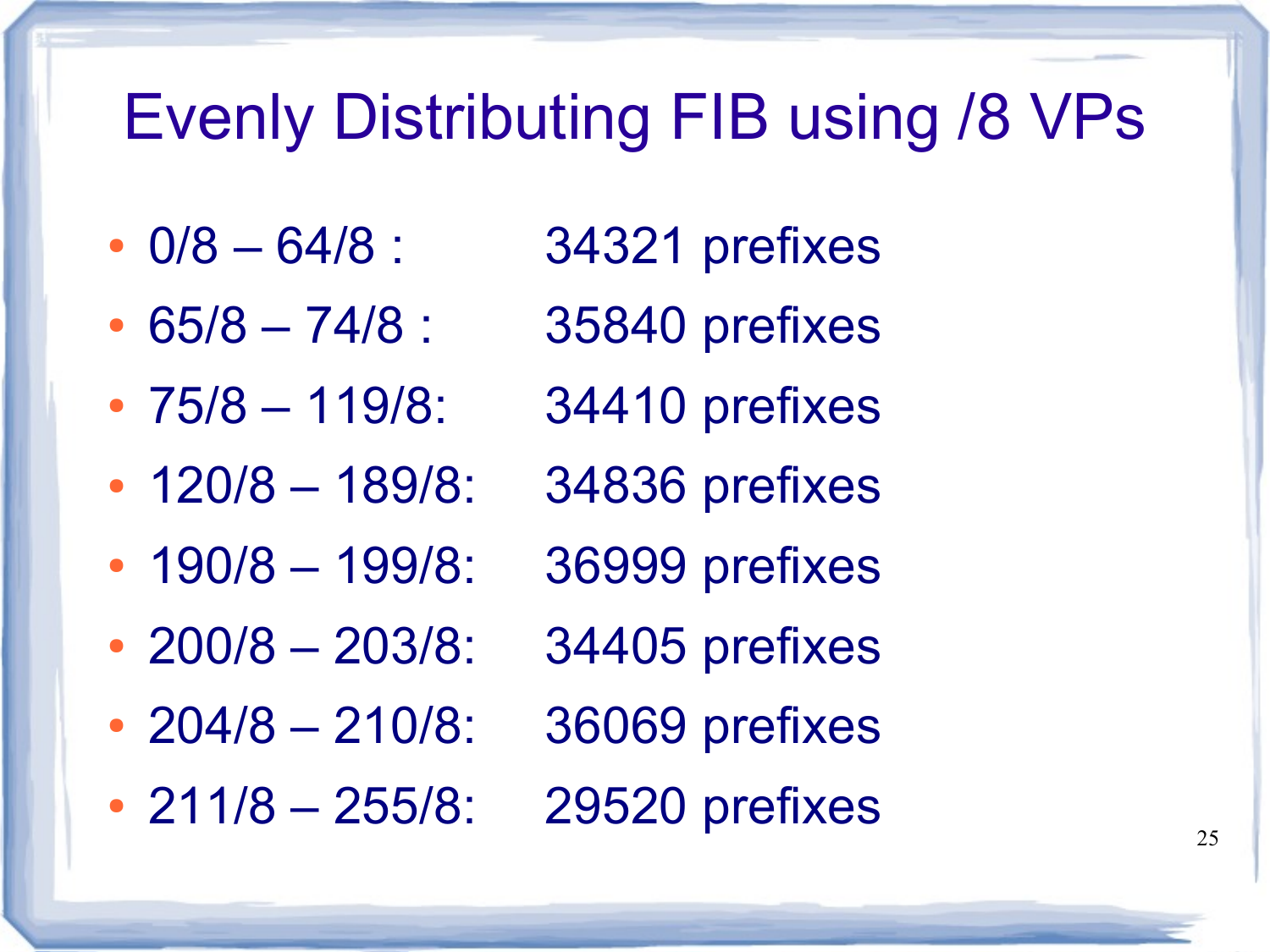#### FIB Savings Calculation

- D router FIB contains:
	- $-1/8$ <sup>th</sup> of DFZ
	- Virtual Prefixes
	- $-$  Egress  $\rightarrow$  Label mappings
- ND router FIB contains:
	- Virtual Prefixes
	- $-$  Egress  $\rightarrow$  Label mappings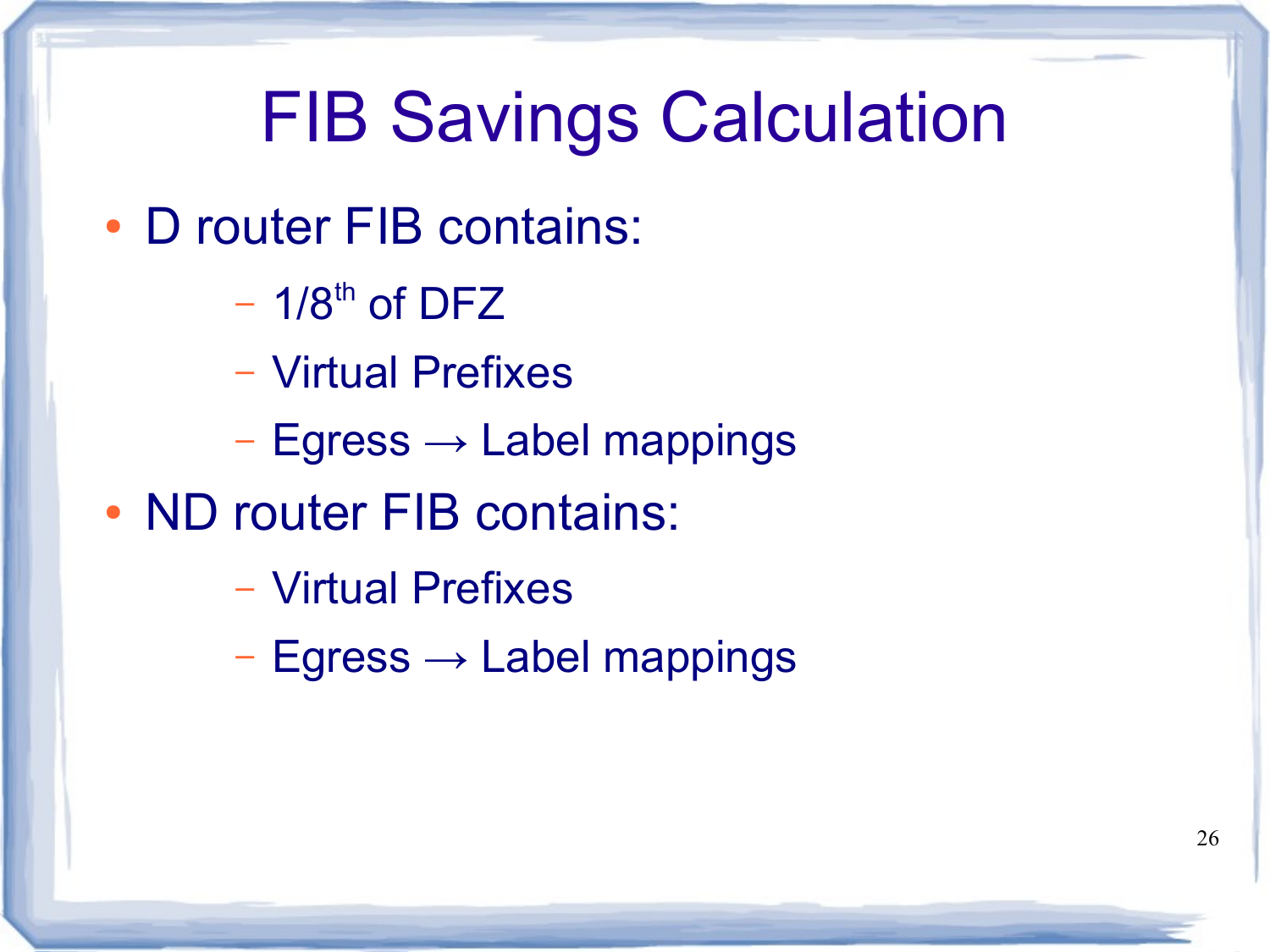#### Stretch Evaluation Methodology

#### • For each non-major POP

- Tracerouted to each major POP.
- Determined the one-way time to nearest major POP
- Calculated the worst-case stretch the small POP can experience.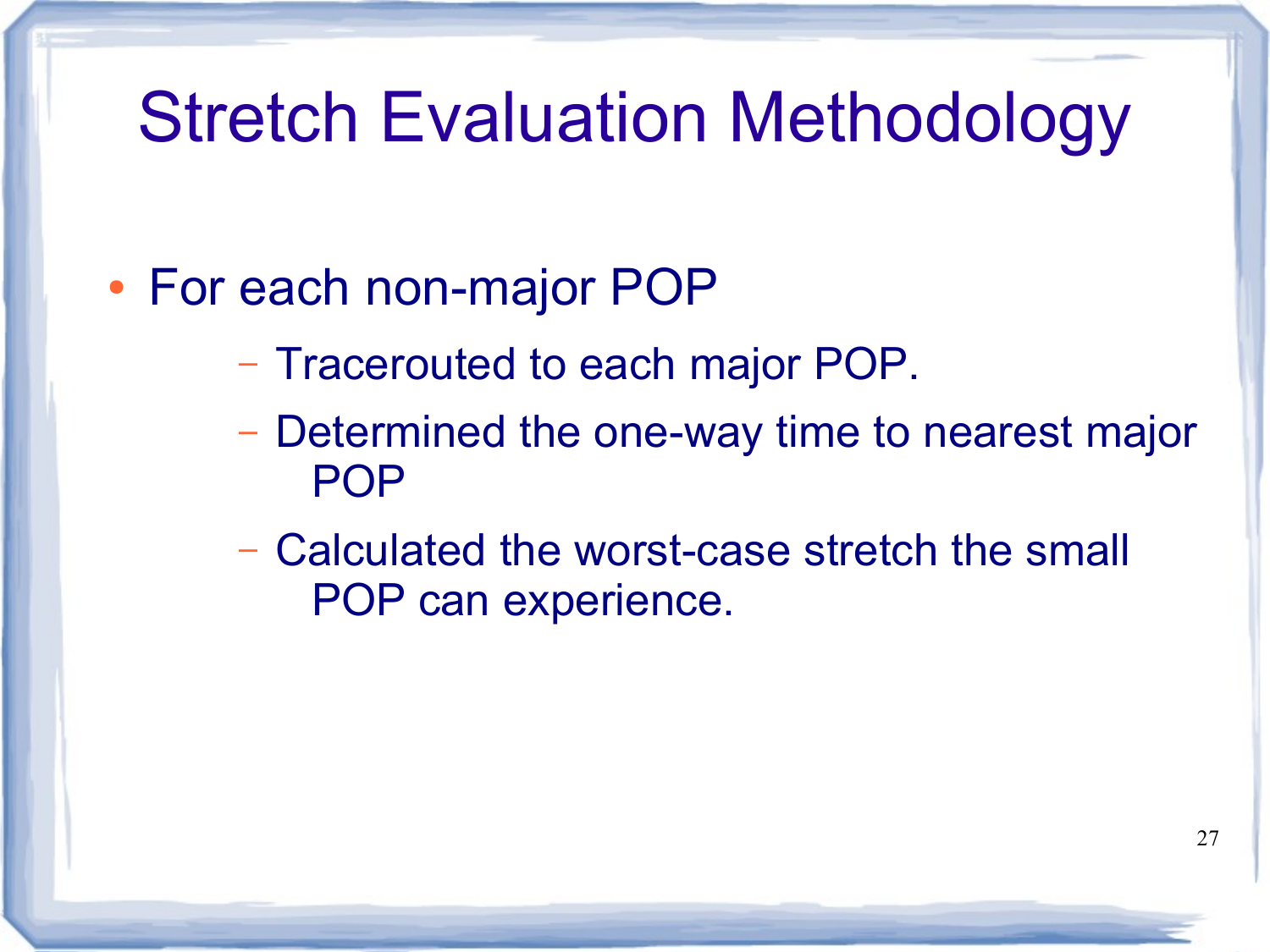## Calculating Worst-Case Stretch for POP

• Worst case stretch occurs when directory router is in the opposite direction of destination.

– Destination ---- Source <-----> Directory.

• Extra stretch is from source to directory and back to source.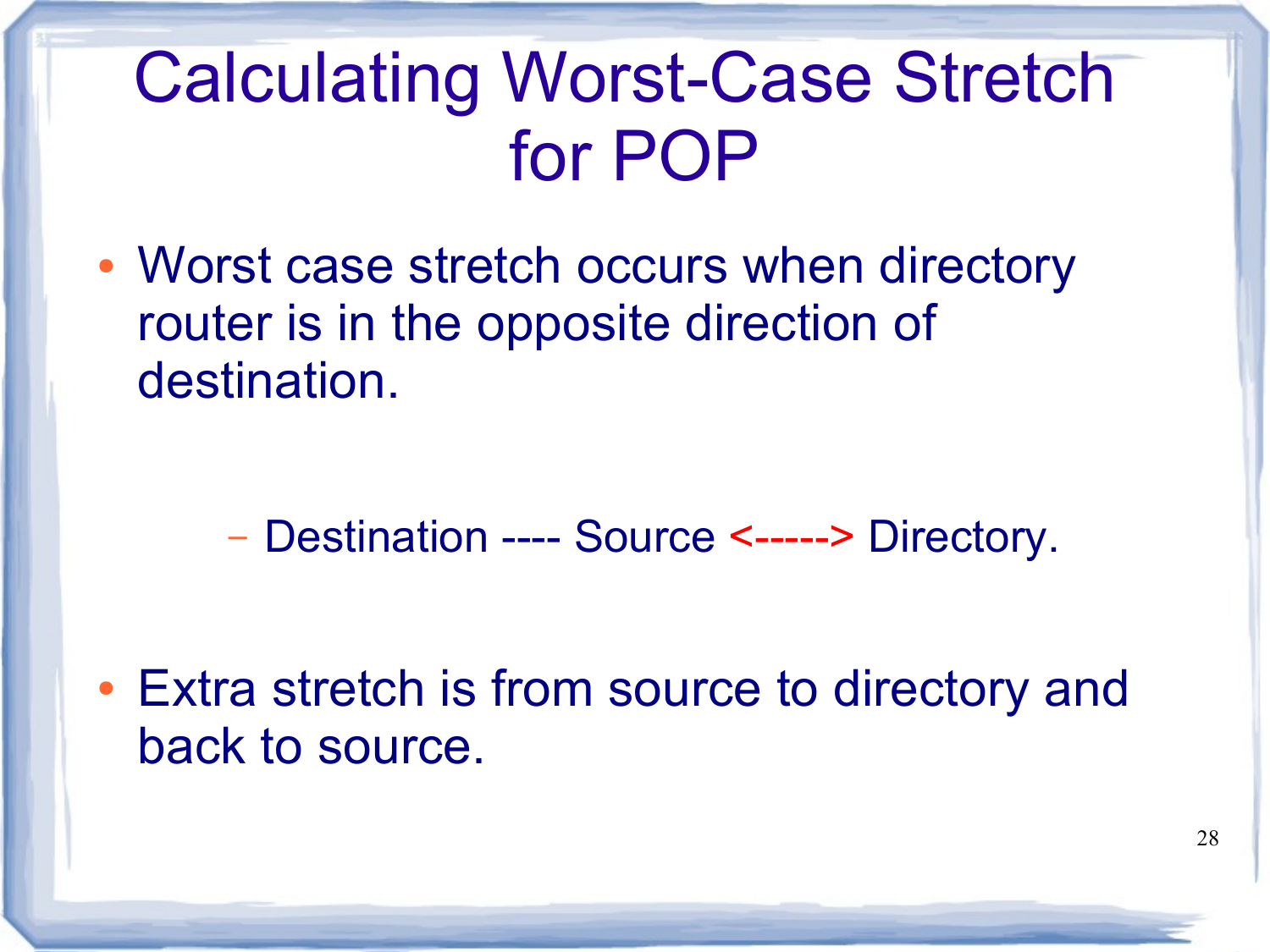## **Outline**

- Motivation
- VA Primer
- Evaluation Setup
- Evaluation Results
- Concluding Remarks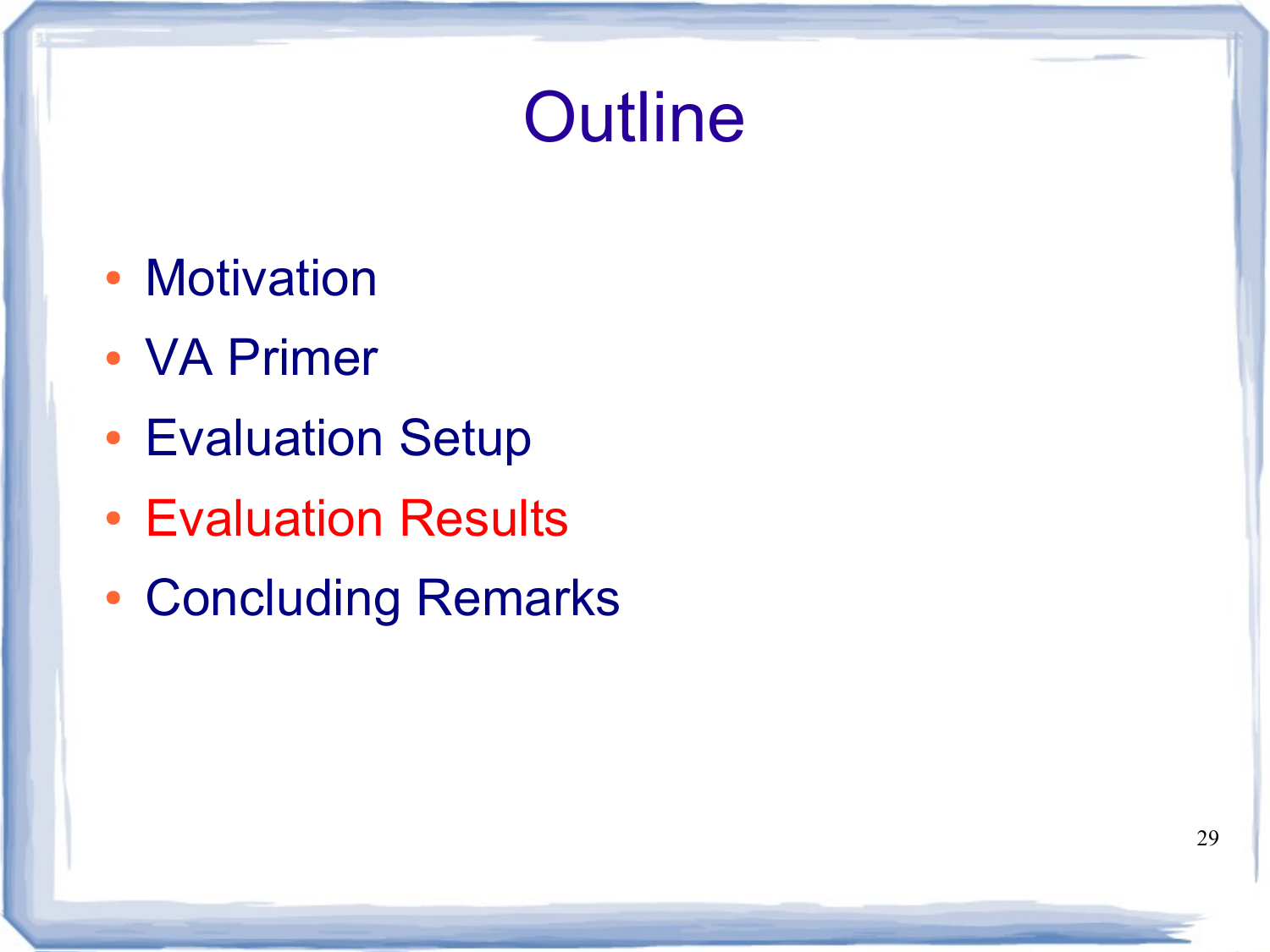#### Savings for Directory Routers

- D router FIB contains:
	- $-1/8$ <sup>th</sup> of DFZ (~35k, 37k worst case)
	- Virtual Prefixes (256 /8s)
	- $-$  Egress  $\rightarrow$  Label mappings (~20k)
- Net Savings: 80% FIB reduction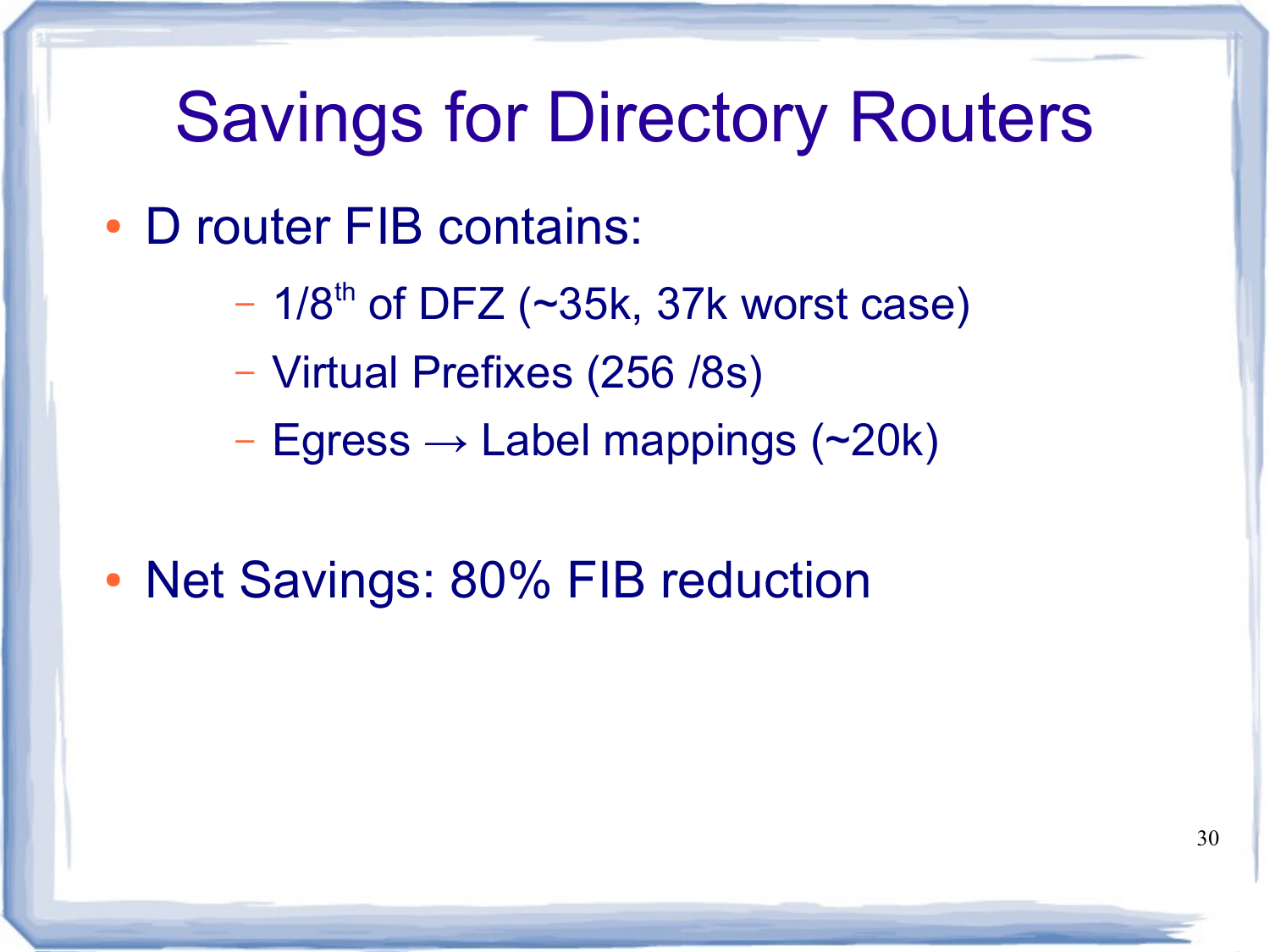#### Savings for Non-Directory Routers

- ND router FIB contains:
	- Virtual Prefixes (256 /8s)
	- $-$  Egress  $\rightarrow$  Label mappings (~20k)
- Net Savings: 90% FIB reduction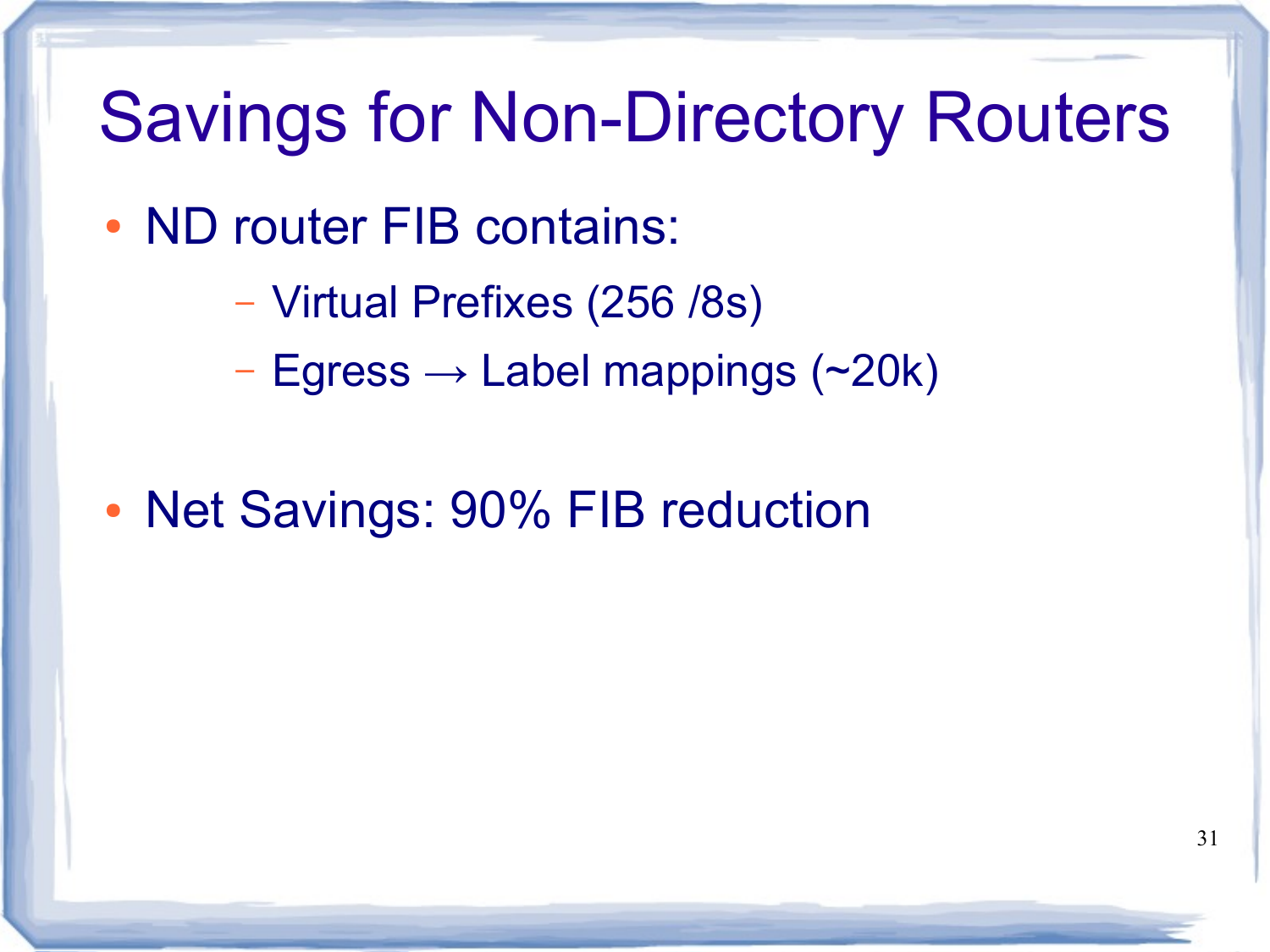#### Stretch Evaluation Results

#### **Percentage of Total POPs**



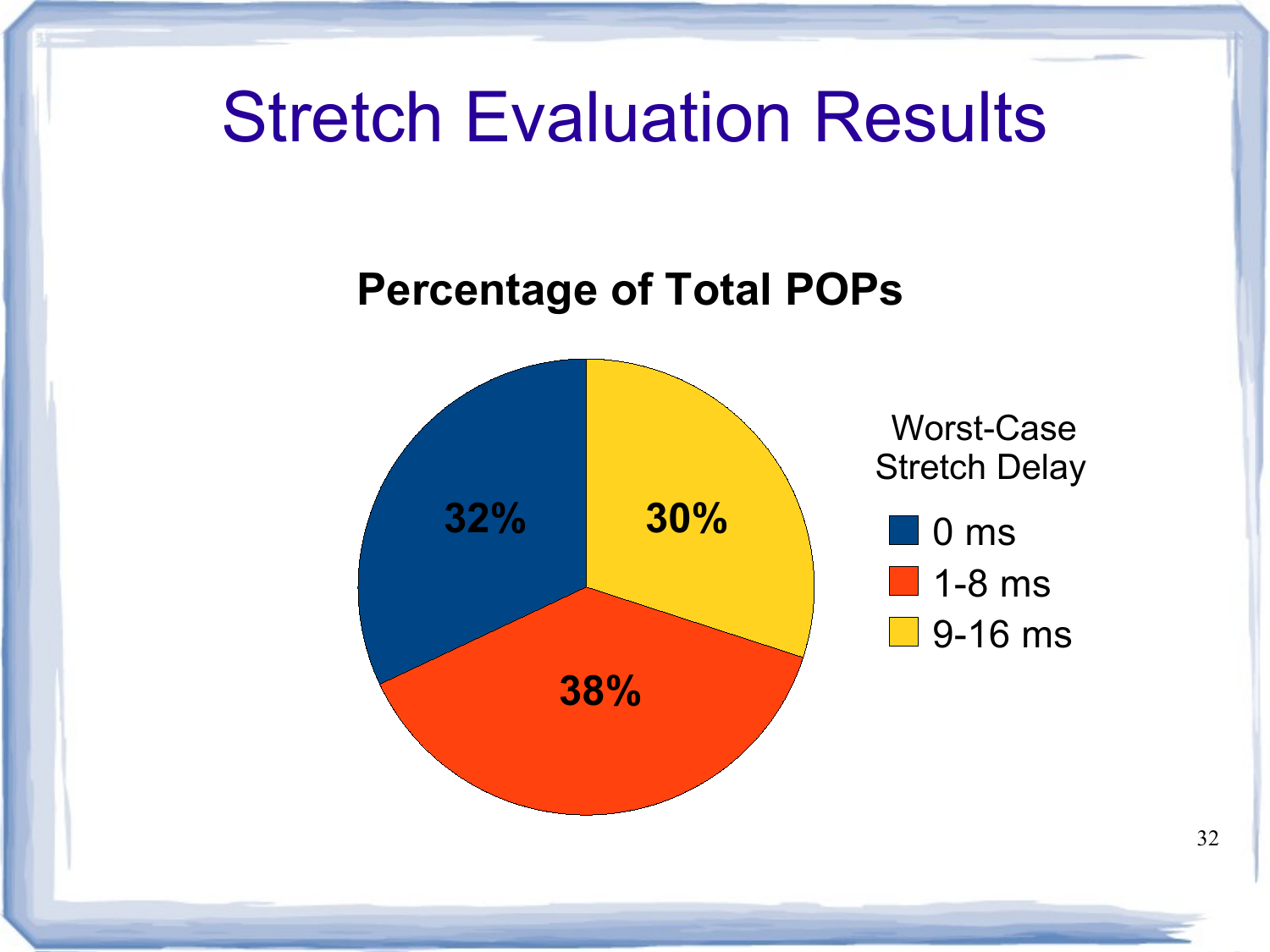## Conclusions from Stretch Eval Results

- All POPs are within 8ms of major POPs
	- Which is why worst worst-stretch is 16ms
- 32% of POPs experience no additional stretch
	- Some are major POPs
	- Some default to major POPs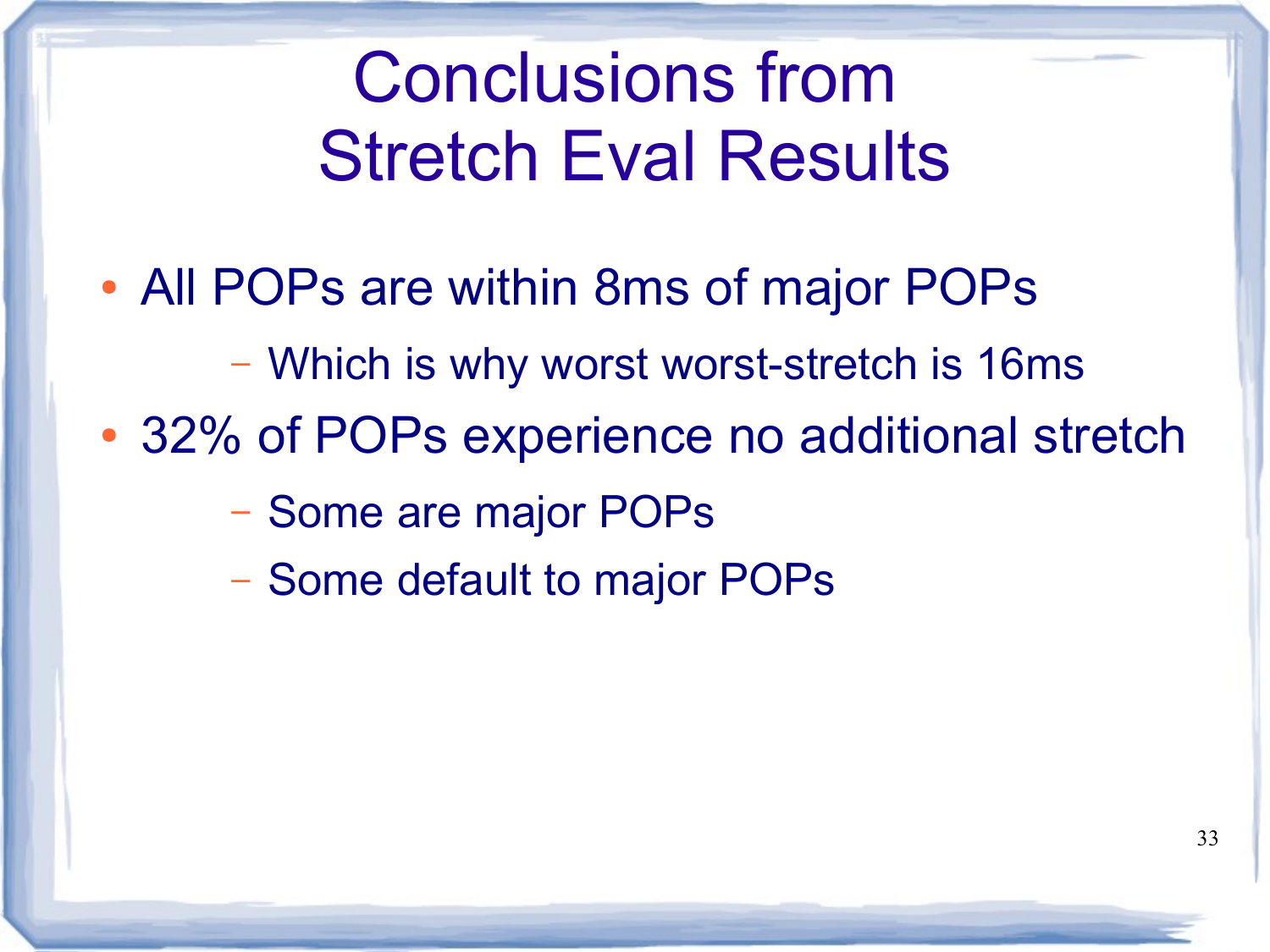## Overall Comments on Evaluation Results

• Results apply to a **non-optimized** deployment of VA for the North-American segment of an ISP.

– Optimizations can change results.

- Results should apply to other ISPs if:
	- ISP has at least a few large POPs containing several backbone routers.
	- Smaller POPs can reach a nearby large POP in short time.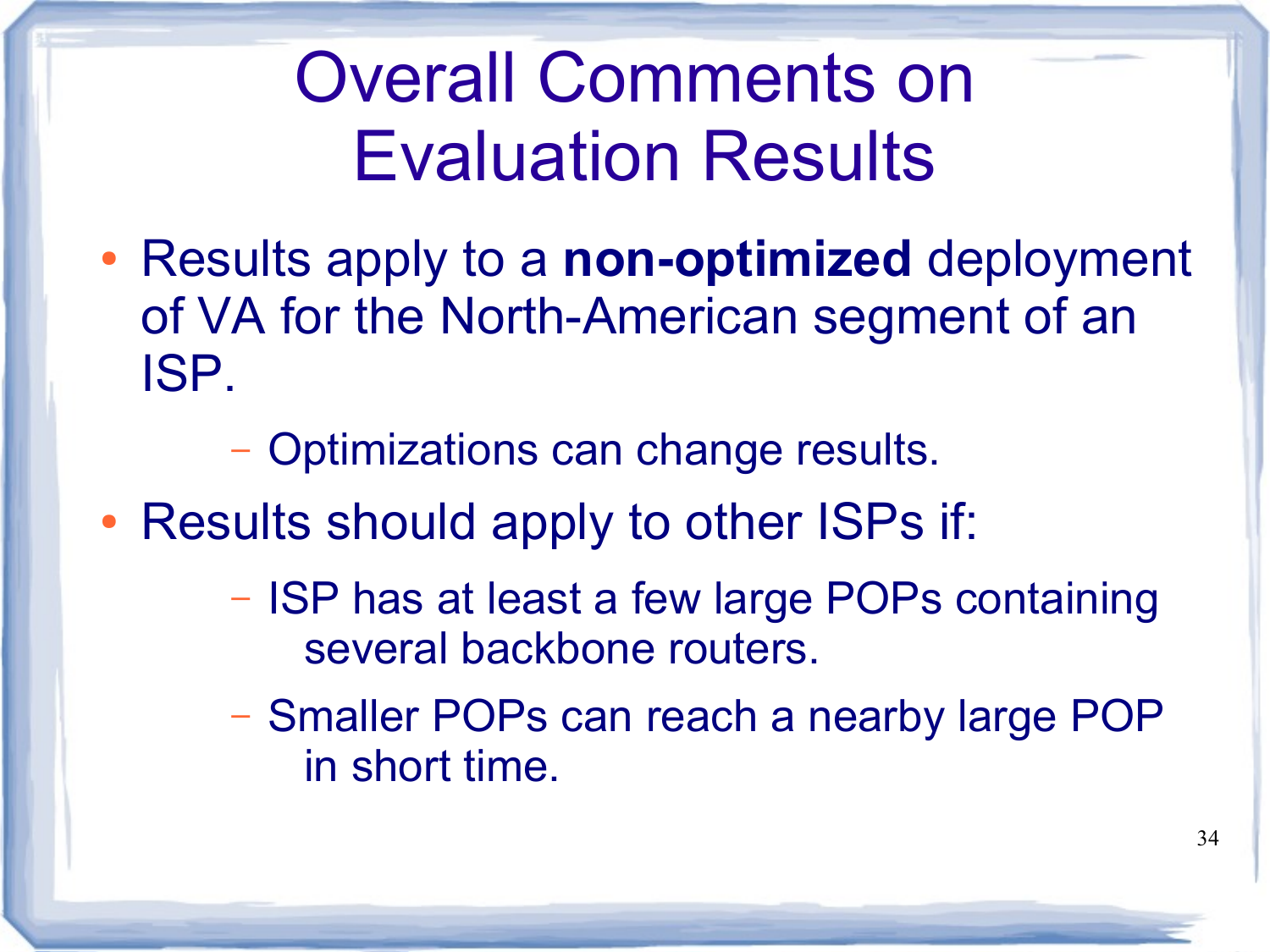## **Outline**

- Motivation
- VA Primer
- Evaluation Setup
- Evaluation Results
- Concluding Remarks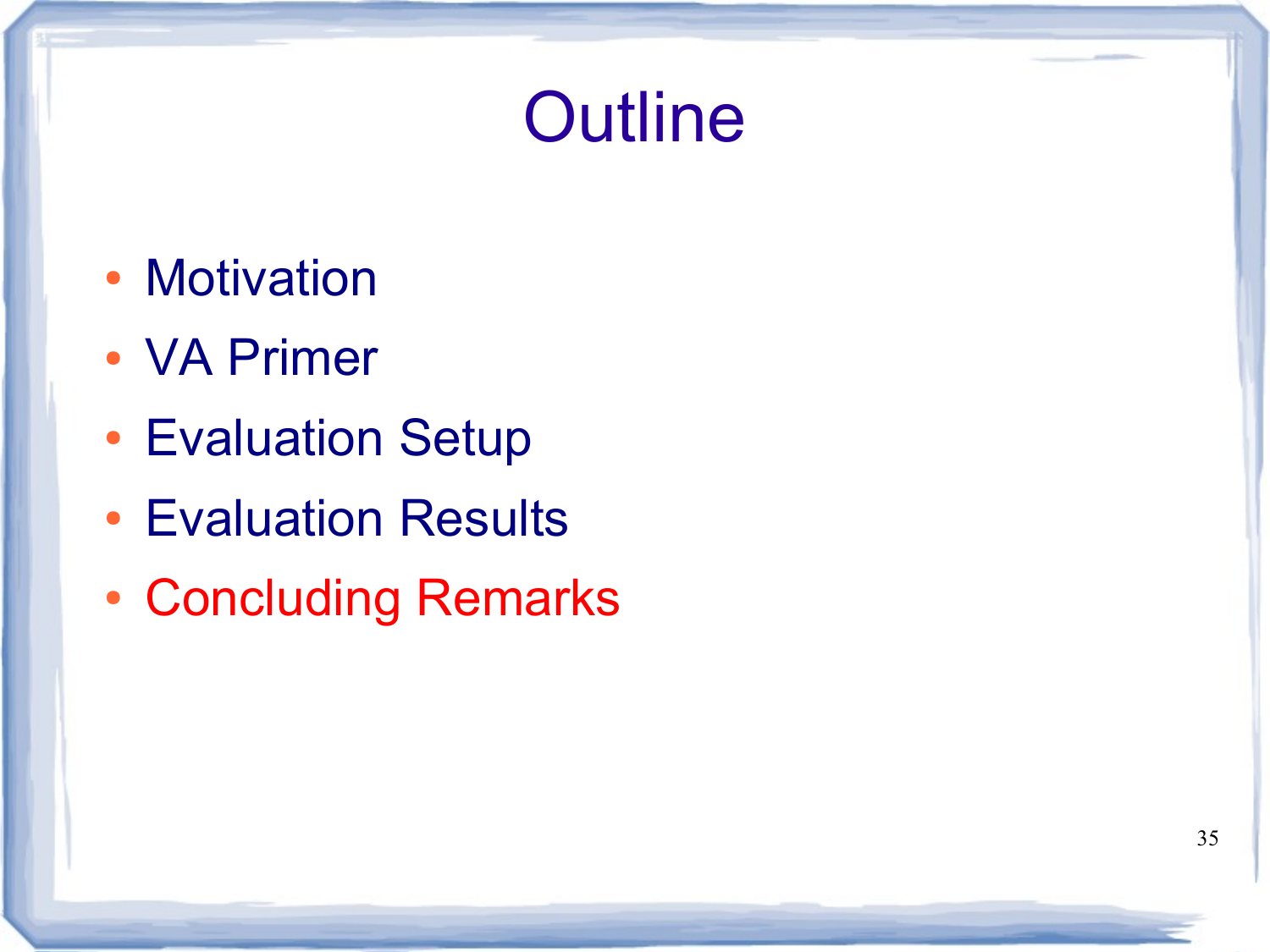## VA isn't a full RRG solution

- VA just scales FIBs
	- No RIB relief
	- No Churn Insulation
	- No Separation of Locators and Identifiers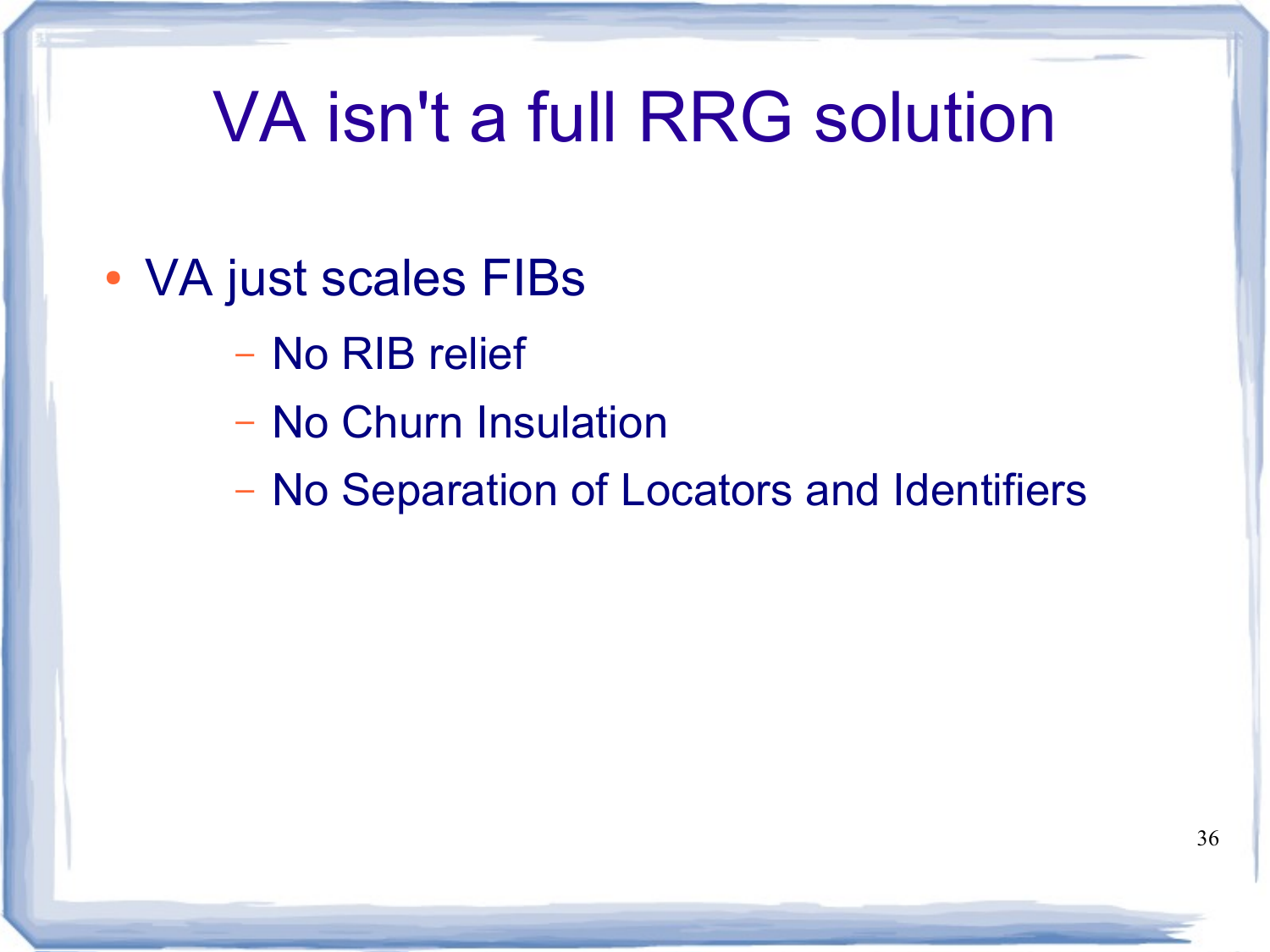#### But VA has value to RRG

- VA can buy us time to roll out other scalability solutions
	- General consensus that FIB is most immediate concern.
- VA can possibly be one of many small steps which lead us to an overall scalability.
	- http://www.cs.ucla.edu/~lixia/draft-zhang-evolution-01.txt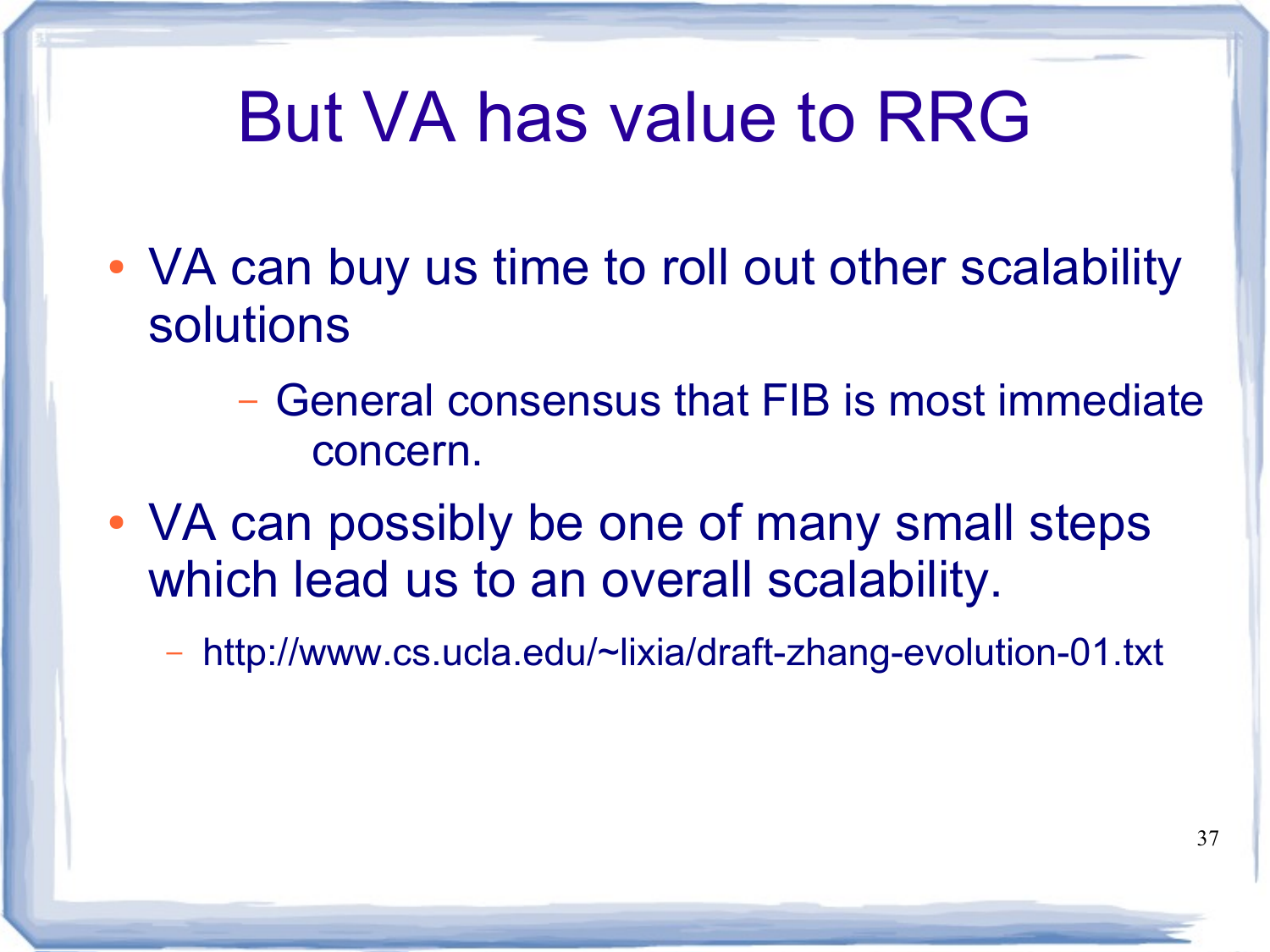#### Acknowledgements

• I'd like to acknowledge all that have assisted me directly and indirectly on this presentation.

• Lixia Zhang, efit Team, Dan Massey, Eric Osterweil, Shane Amante, Chris Morrow, Joel Halpern, Jason Schiller, David Oran, Ricardo Oliviera, Paul Francis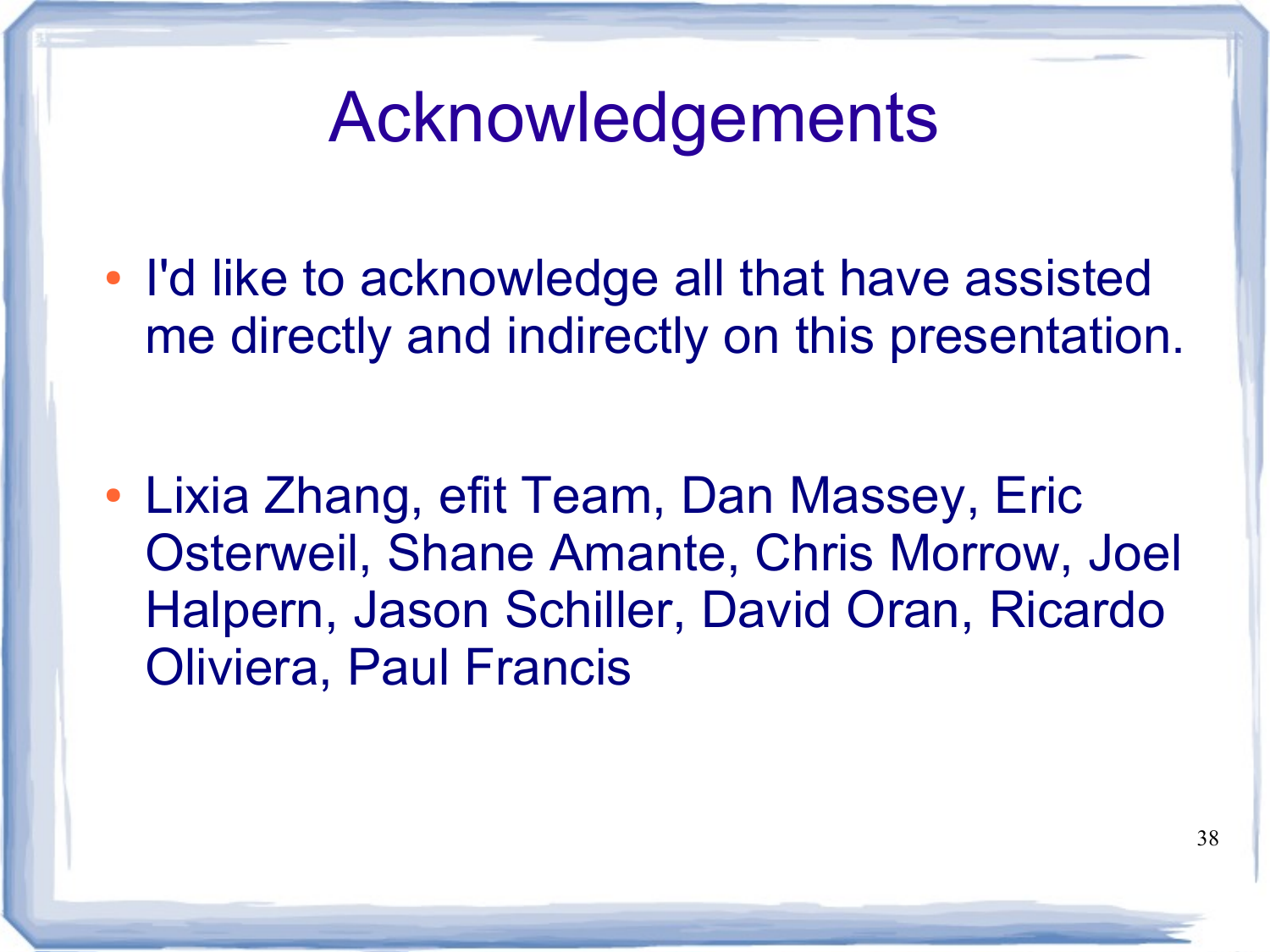#### Thanks, RRG

• Q & A starts now.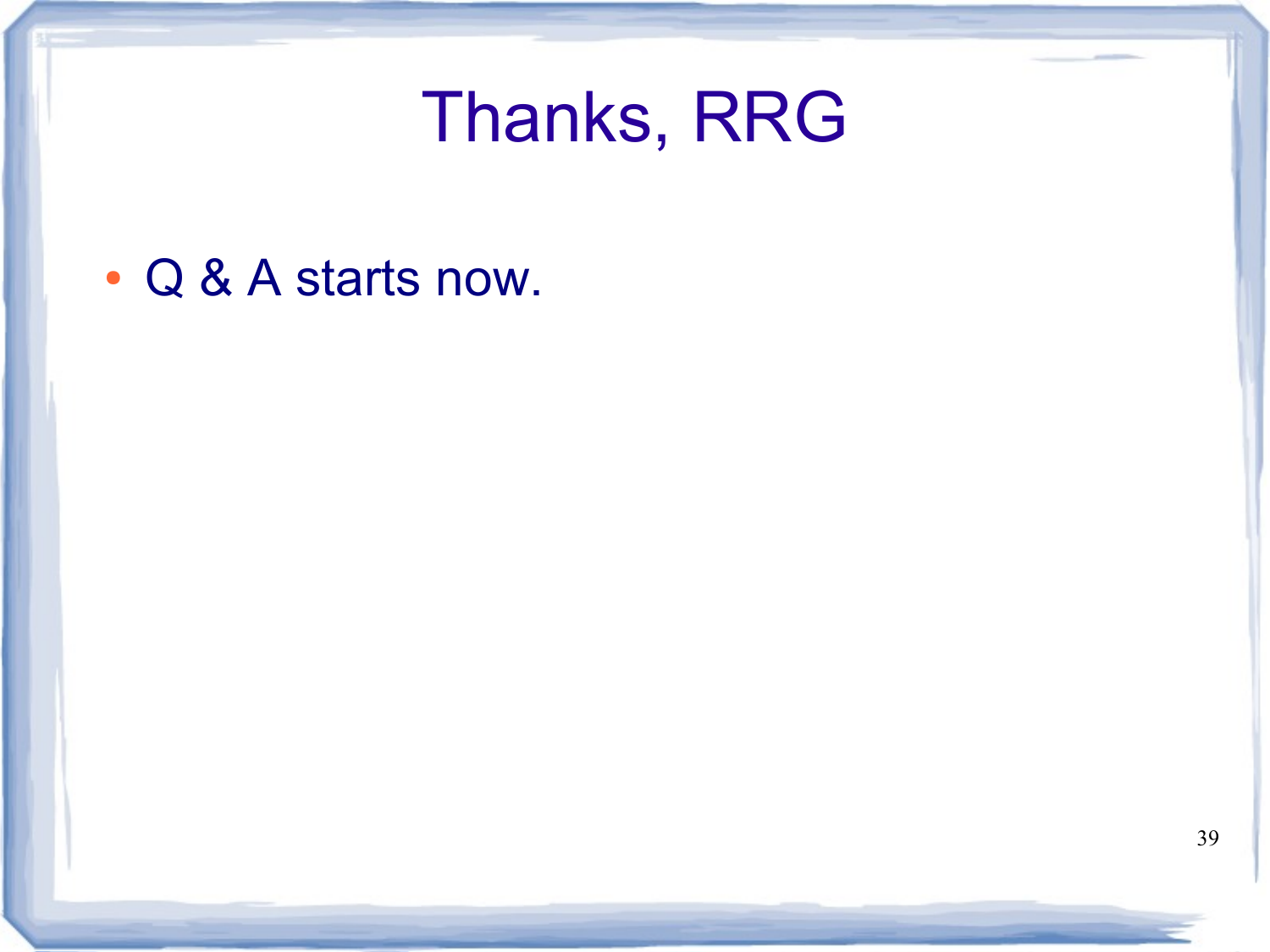#### Backup Slides

- Subsequent Slides not part of presentation.
- Bonus Information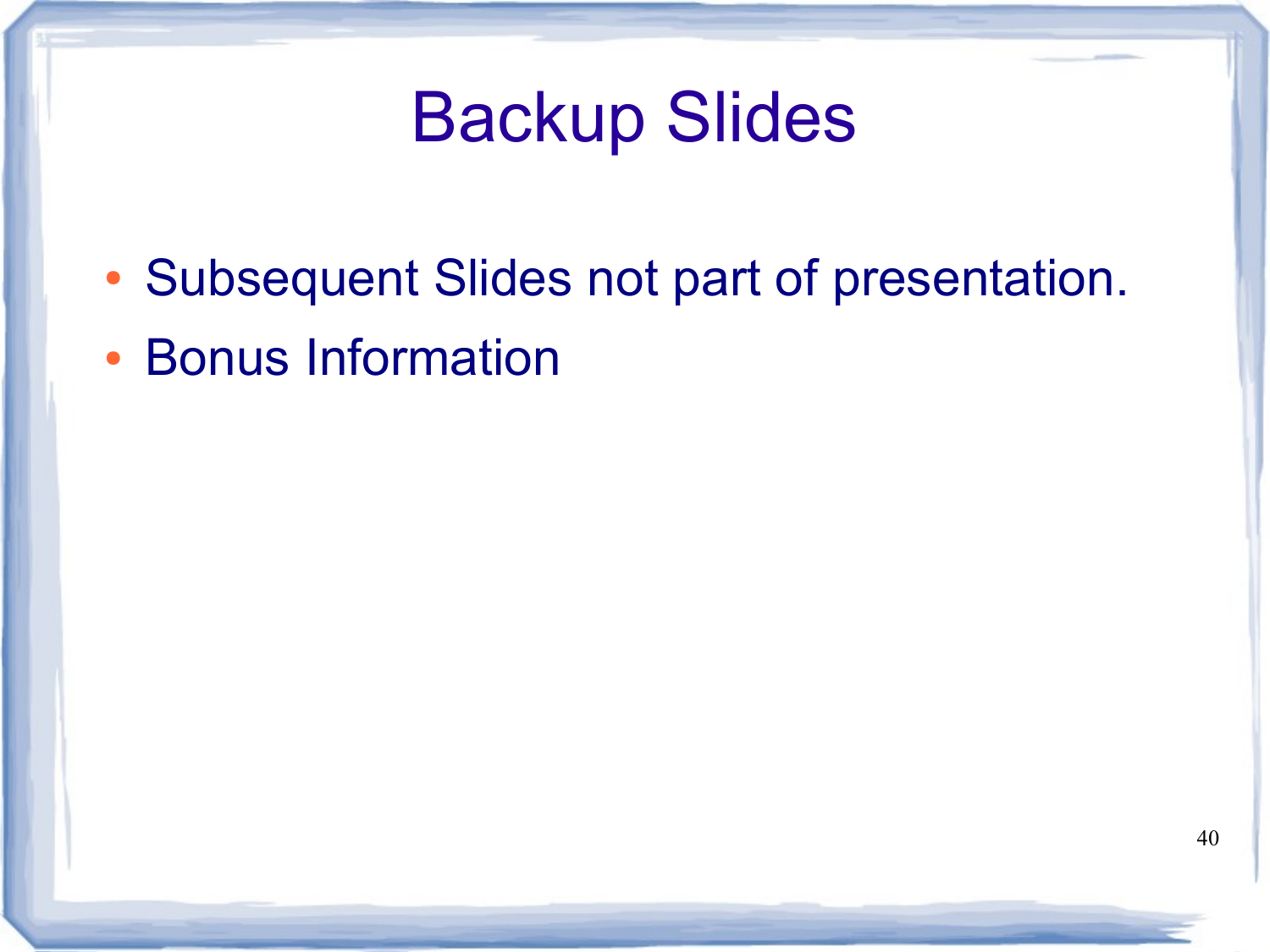## Virtual Aggregation(VA): FIB Resource Pooling

- As Mark Handley has stated in the past, resource pooling is done all the time.
	- Multihoming: pooling reliability.
	- Bittorrent: pooling upstream capacity
- Essentially, VA is resource pooling between the many line cards owned by an ISP.
	- ISPs have many routers, and each store 1 or more copies of the full FIB.
	- VA says: "Why not pool the storage of your routers and store a piece of the FIB on each router?"

41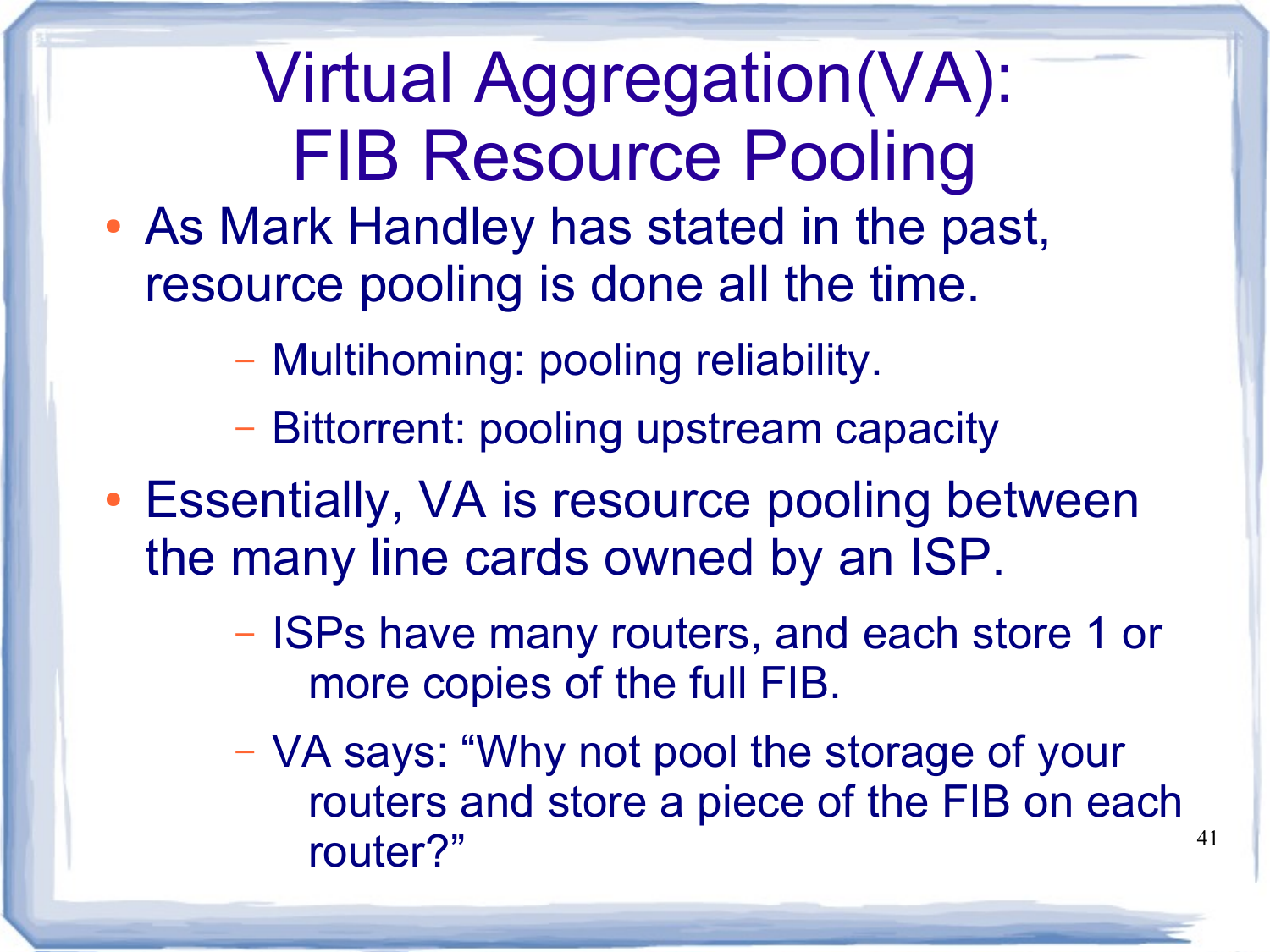#### This Talk: Evaluation of VA

- VA can concentrate a lot of traffic onto a small set of nodes.
	- But how much traffic?
- VA can create suboptimal paths ("stretch") for packet delivery.

– But how much stretch?

• This presentation tries to answer these, and now I present results.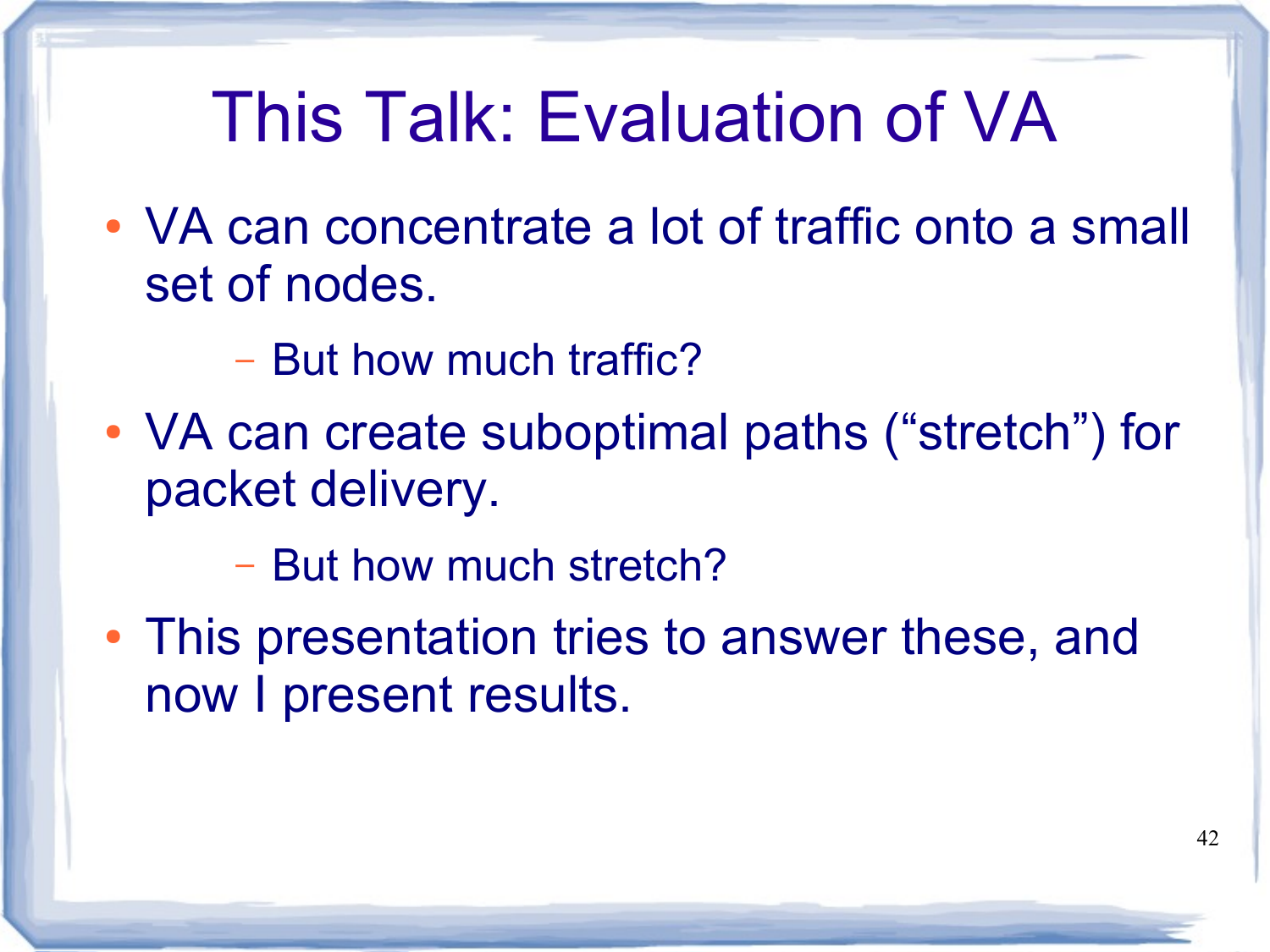## **Stretch Example**



- Assume destination 128.1.2.3 is supposed egress ISP out of external peer 'c'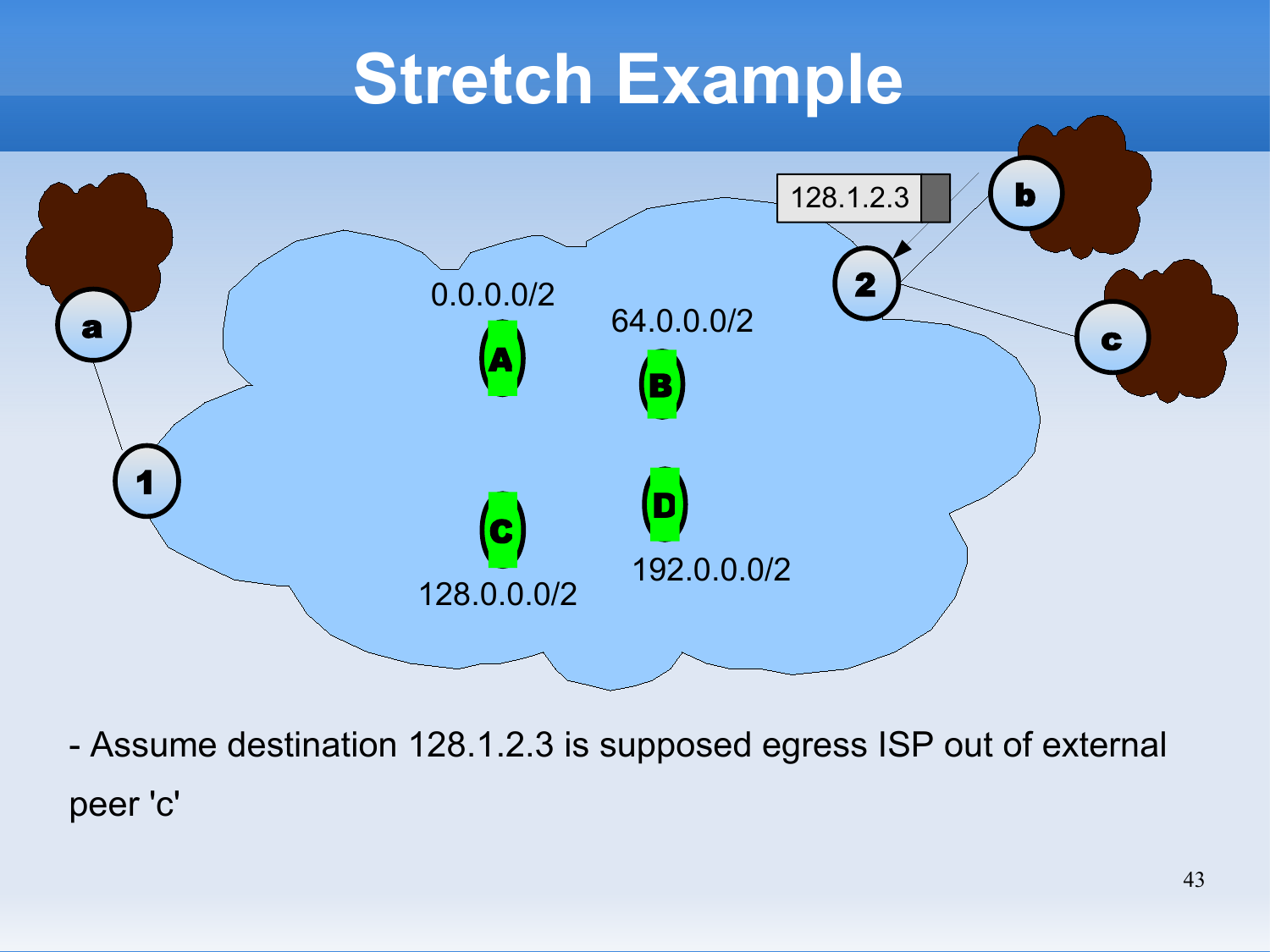## **Stretch Example**



- Instead, packet goes from '2' to 'C' to 'c'. Red arrows represent additional 'stretch' due to VA.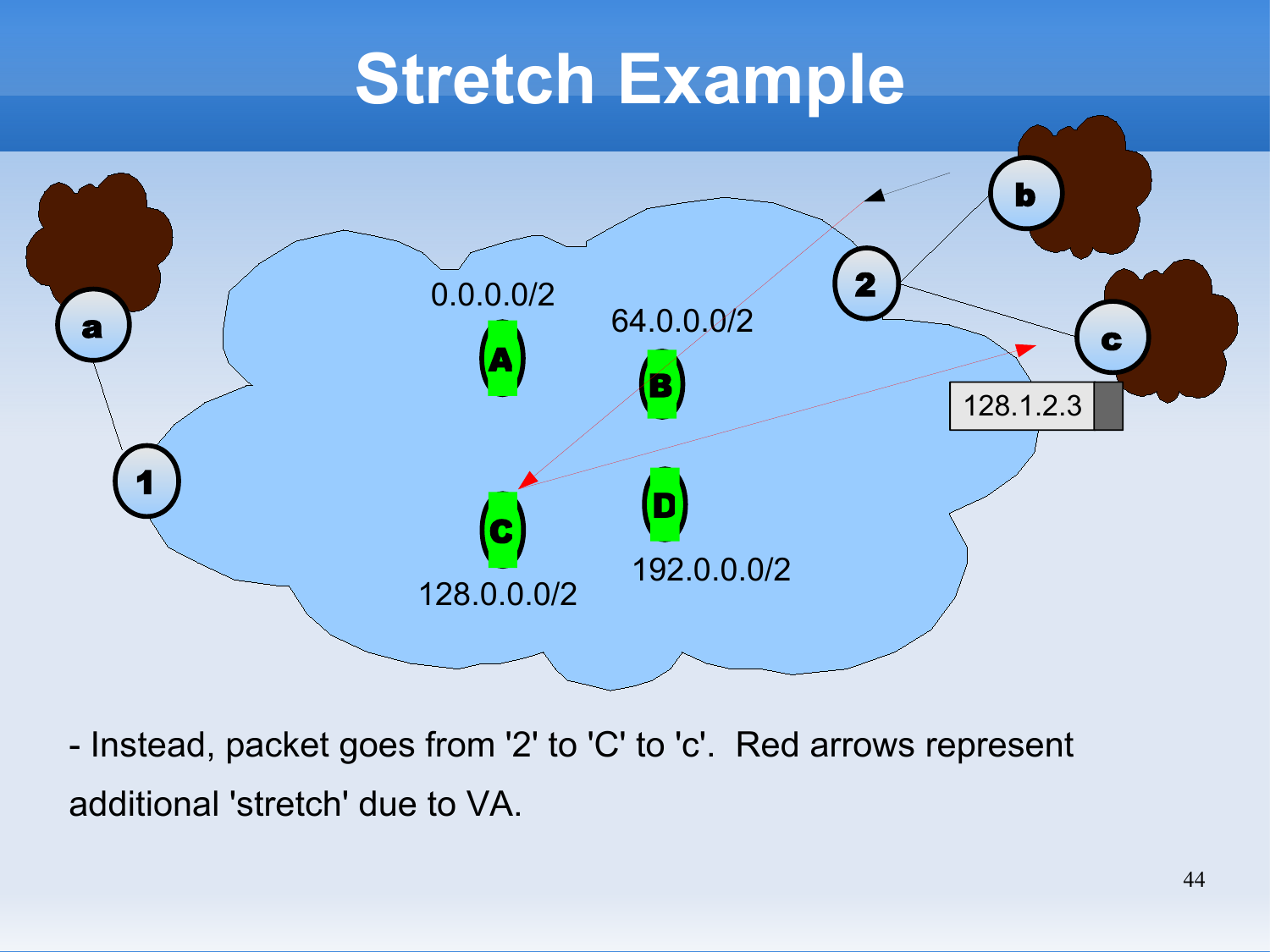## **Quibbling**

• "If you just moved some routers around, you would have THIS topology with no stretch"

– "That's too much trouble!"

• "You could probably buy a few new directory routers to eliminate stretch"

> – "Could you really? A Directory Set in each POP?"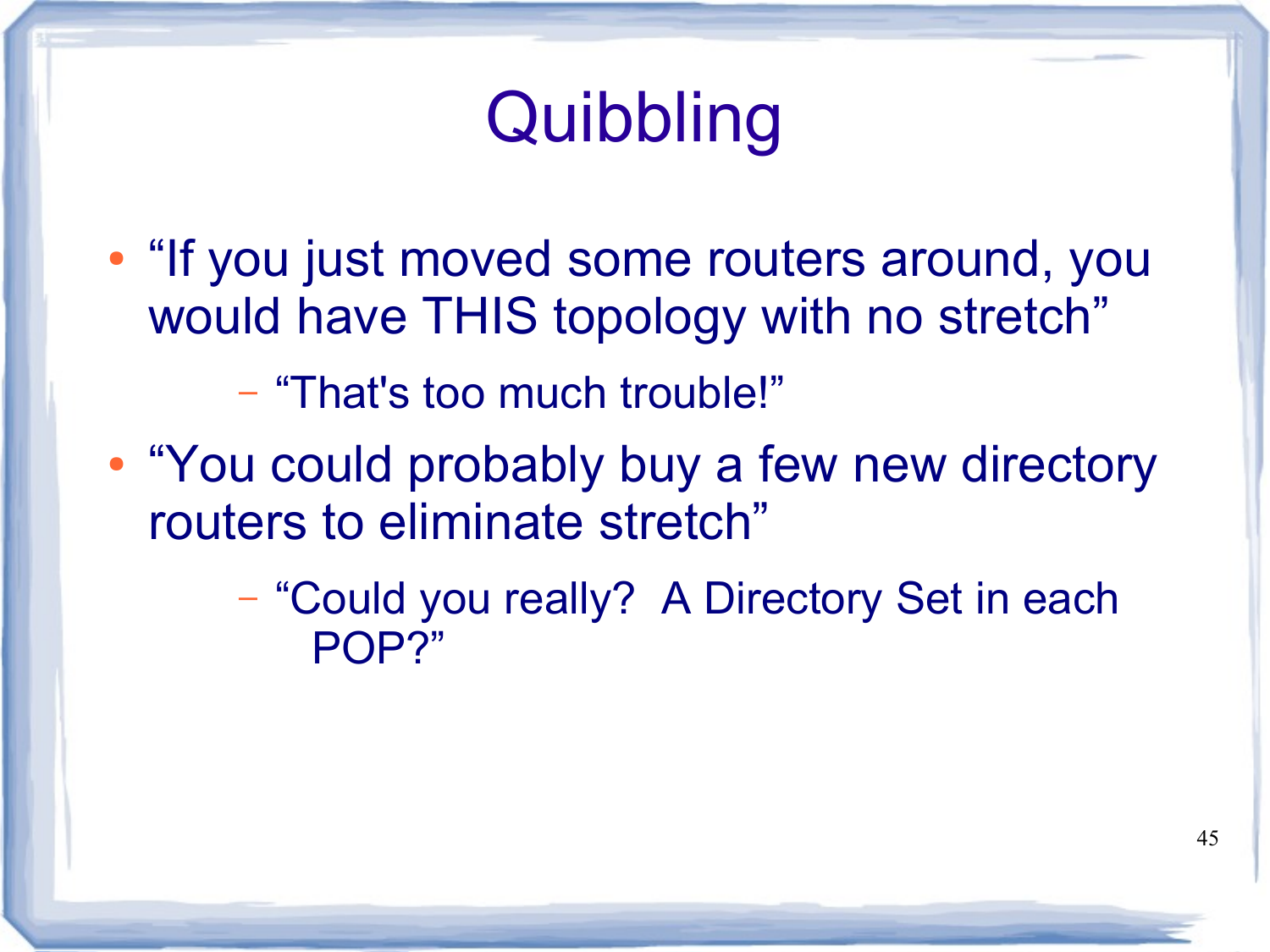## Some Constraints for Choosing Variable Values

- No unrealistically complex optimizations.
	- Constantly doing an exhaustive search of the best placement of directory routers to minimize stretch at any given time.
	- Constantly monitoring traffic load to directory routers to minimize overloading links.
- Don't move routers around (keep topology).
- Don't purchase new routers.

– All D and ND routers should be existing routers.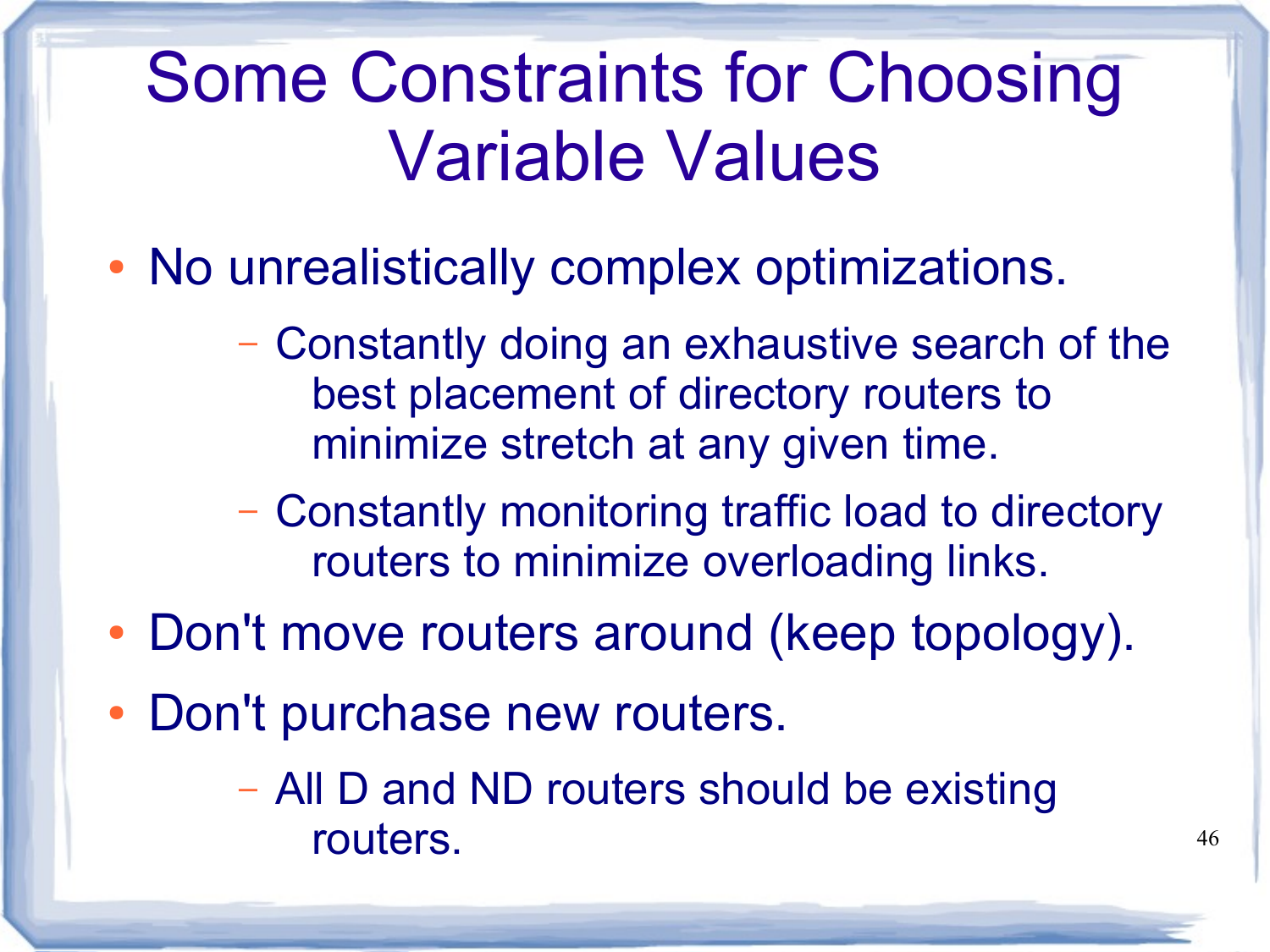## Is Stretch Avoided Entirely?

- Of course not.
- For this to happen, we would need to have a full directory set in every POP.
	- Many POPs have 2 or fewer routers storing the full DFZ in FIB.
	- Putting a full directory set in those POPs would violate our constraint of not purchasing new routers.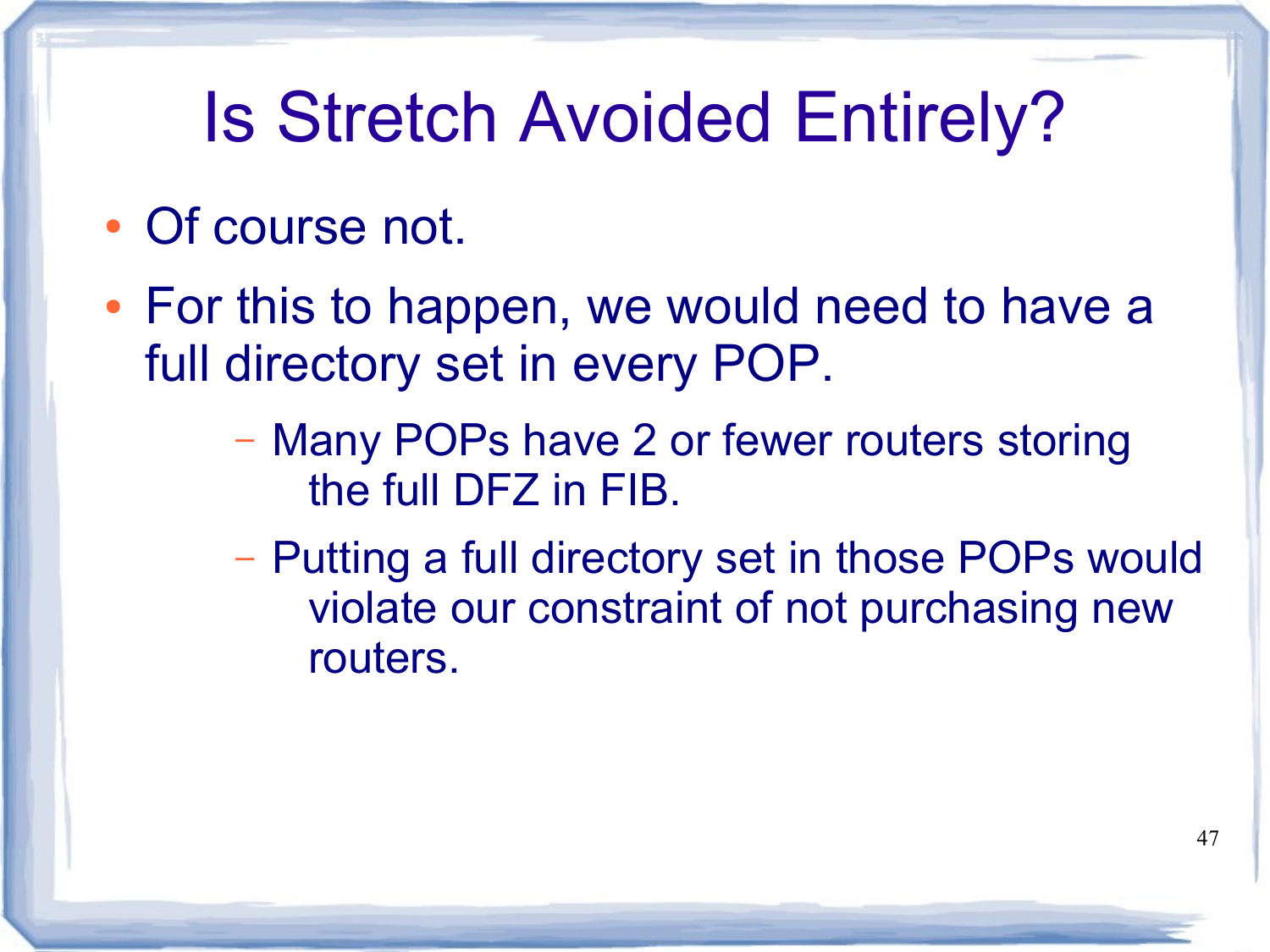#### How Good are the FIB Savings?

• RAWS report estimate: DFZ increases 30% every 2 years.

– <http://tools.ietf.org/html/draft-iab-raws-report-02#section-4.5>

- Assuming 8 VPs, it would take 12 years for directory routers to exceed 200k FIB entries.
- It would take 24 years for directory routers to exceed 1 million FIB entries.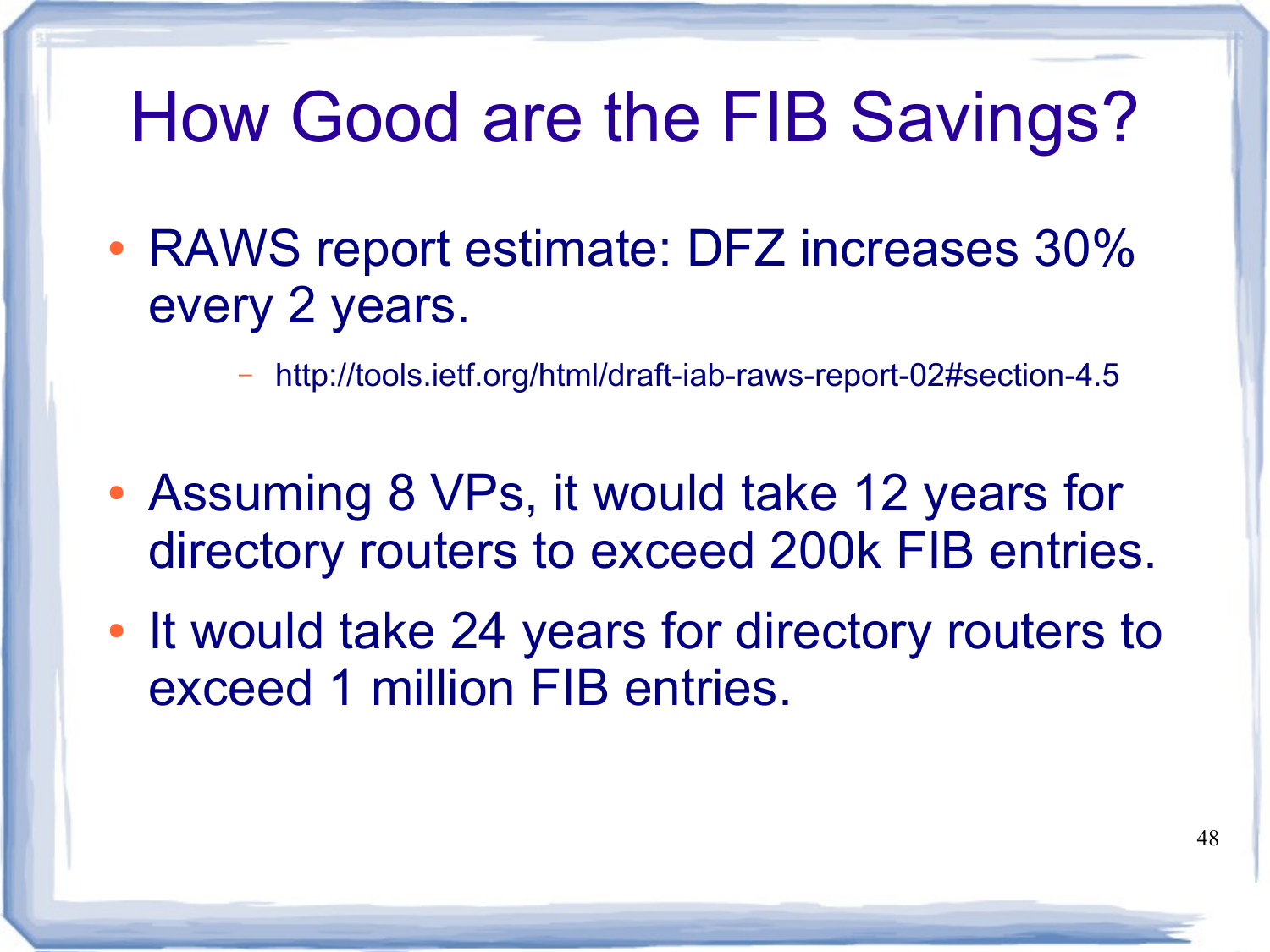## How Good are the FIB Savings? (cont)

- RRG wants solution that scales for the long term. VA does this for FIB size.
- RAWS report: ISPs can increase FIB capacity by 30% each 2 years at constant cost, while DFZ grows 30% each 2 years with occasional bursts.
- With VA and 8 VPs, FIB capacity can be increased 240% each 2 years at constant cost, which exceeds the rate of the DFZ growth.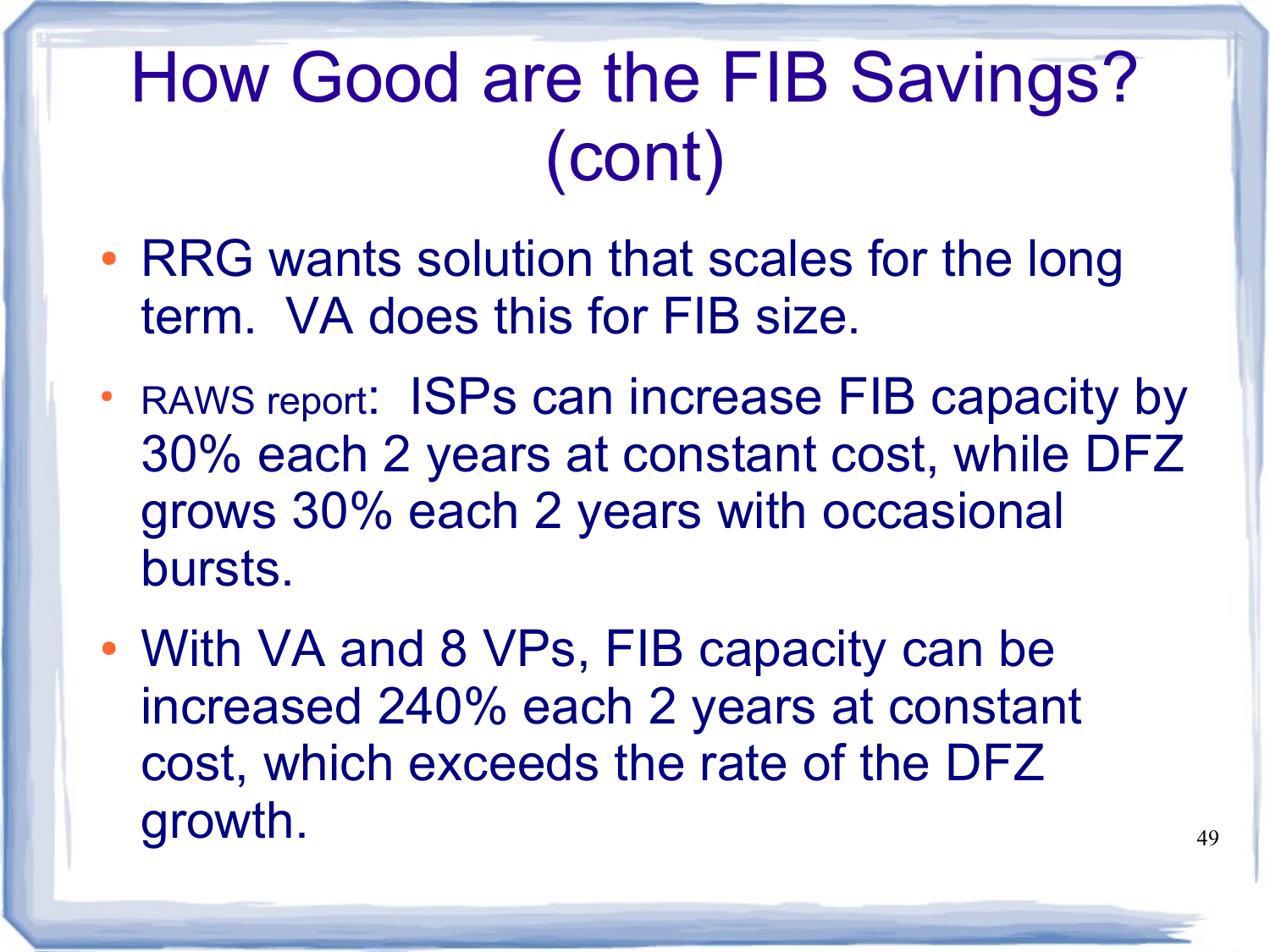## How Overloaded are Directory Routers?

- Concern that too much traffic will be concentrated to directory routers.
- This could overload the routers as well as their links.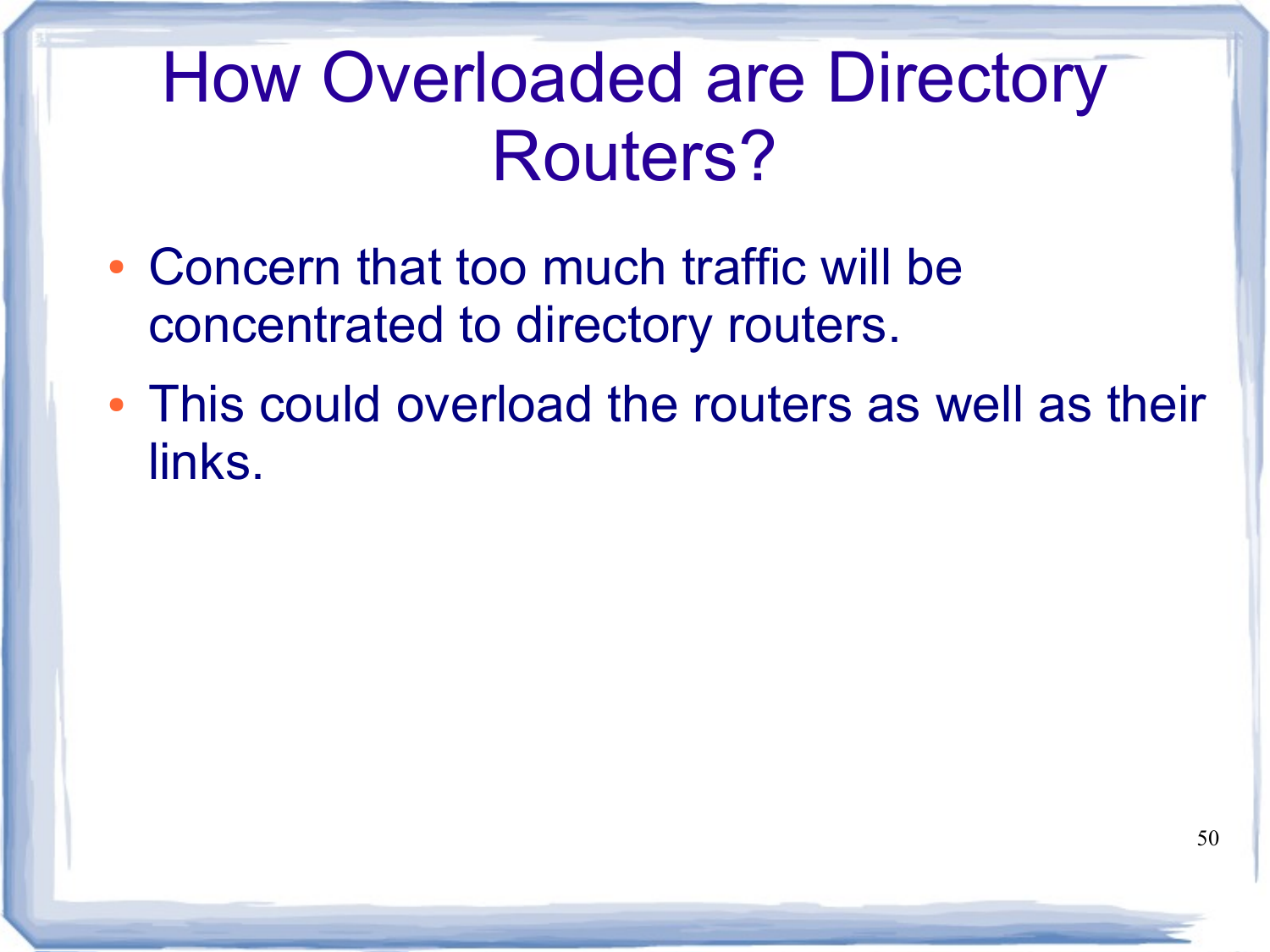## How Overloaded are Directory Routers? (cont)

- Common believe that vast majority of traffic goes to very few destinations.
- VA team observed netflow records from 11/07-1/07 for major tier-1 ISP.
- Results: 90.2% of traffic goes to 5% of destinations.

– Study to be published at NSDI next month.

• Nearly no change in popular prefixes over this time.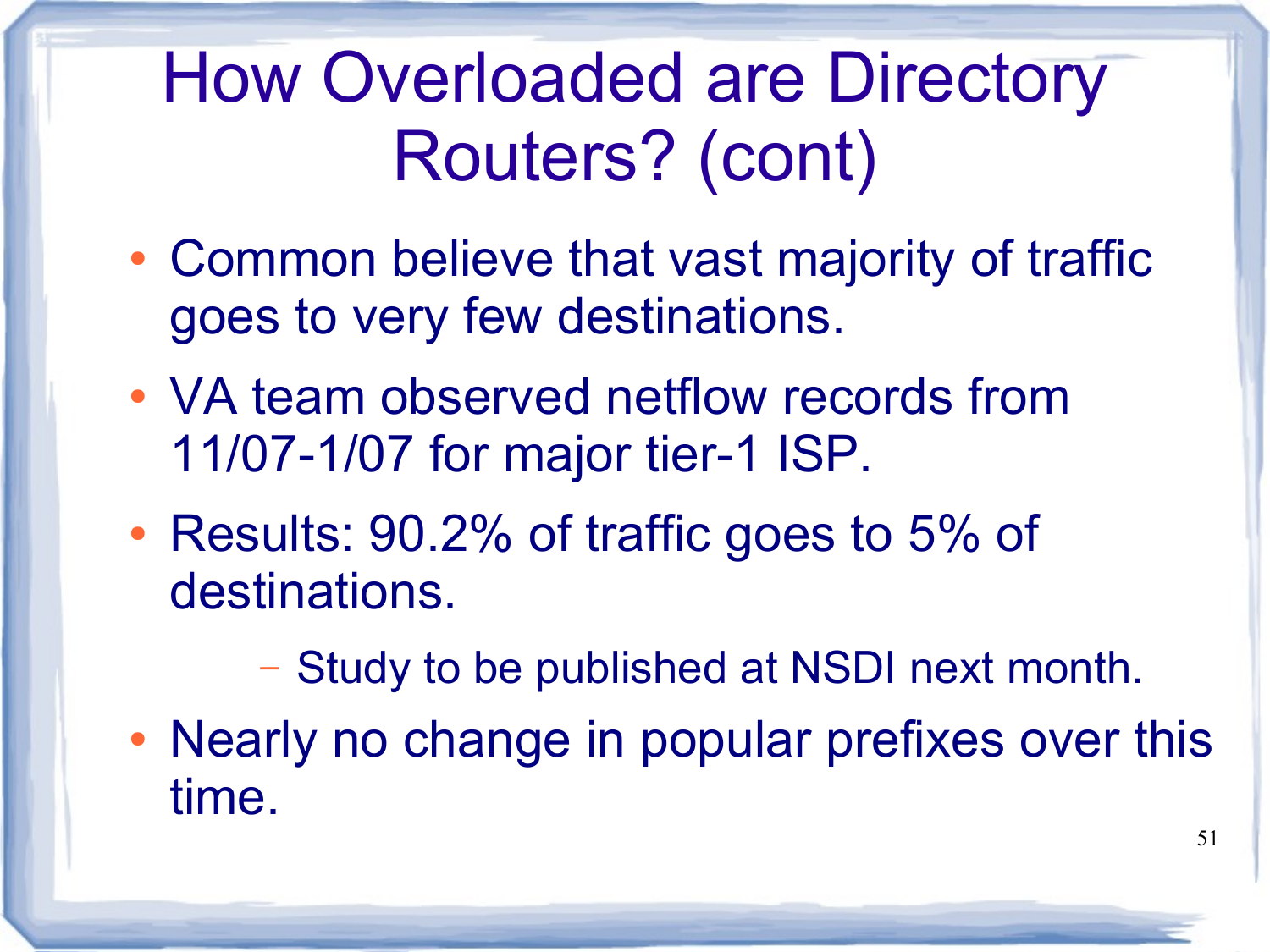How Overloaded are Directory Routers? (cont)

- Thus load on directory routers can greatly be reduced if popular prefixes are FIB-installed.
- ND routers would still save over 85% of FIB,
- D routers still save over 75%.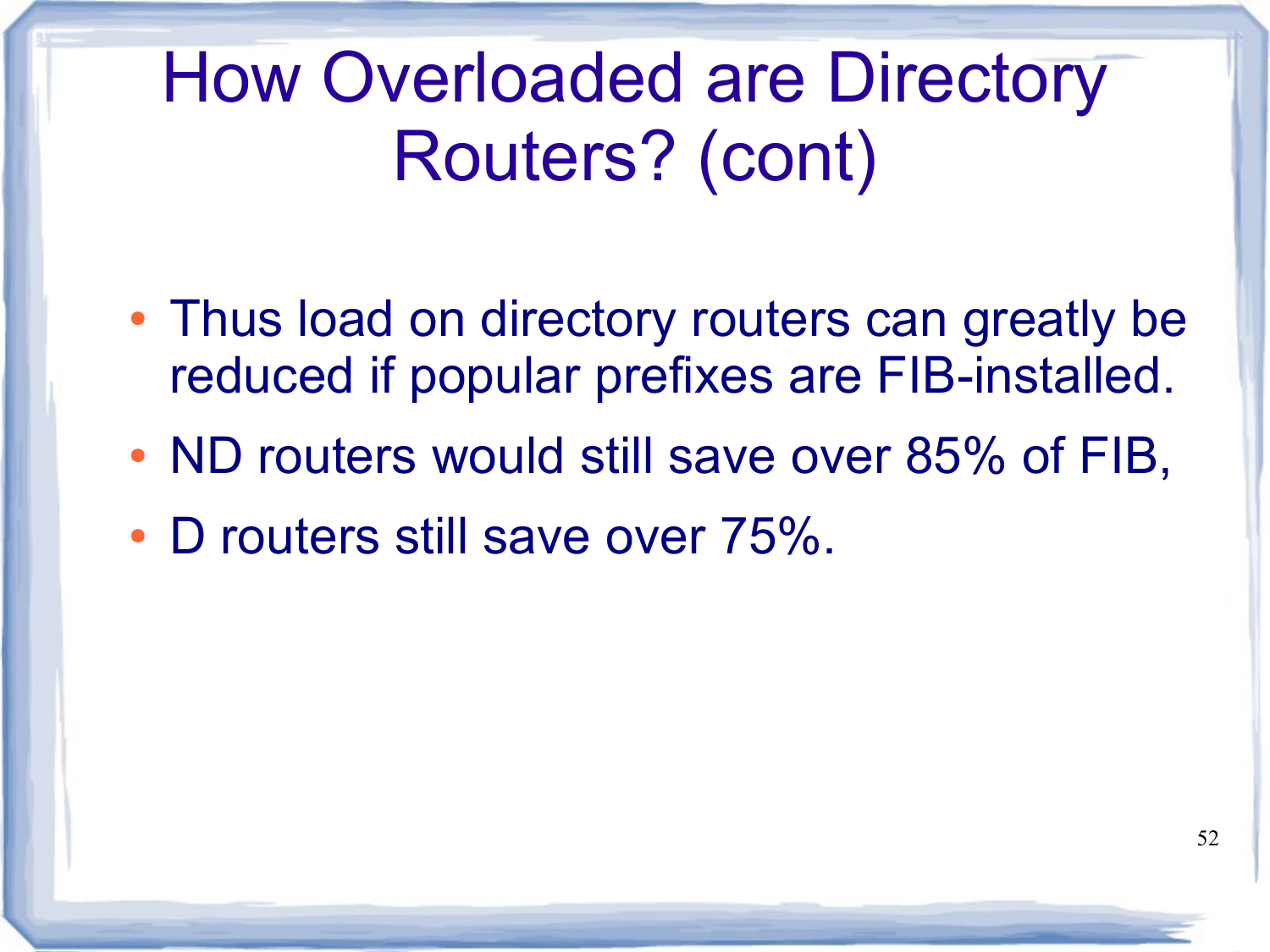#### How Bad is the Stretch?

- 16ms is the worst case on a very simple, nocost setup of VA.
	- ISPs could optimize topology to reduce the stretch if it desires.
- Though I assigned VPs to routers, we really just need to assign VPs to line cards.
	- FIB can be divided amongst line cards on the same router, reducing stretch to within a single router!
	- If we do want to go this route, we should look into this option.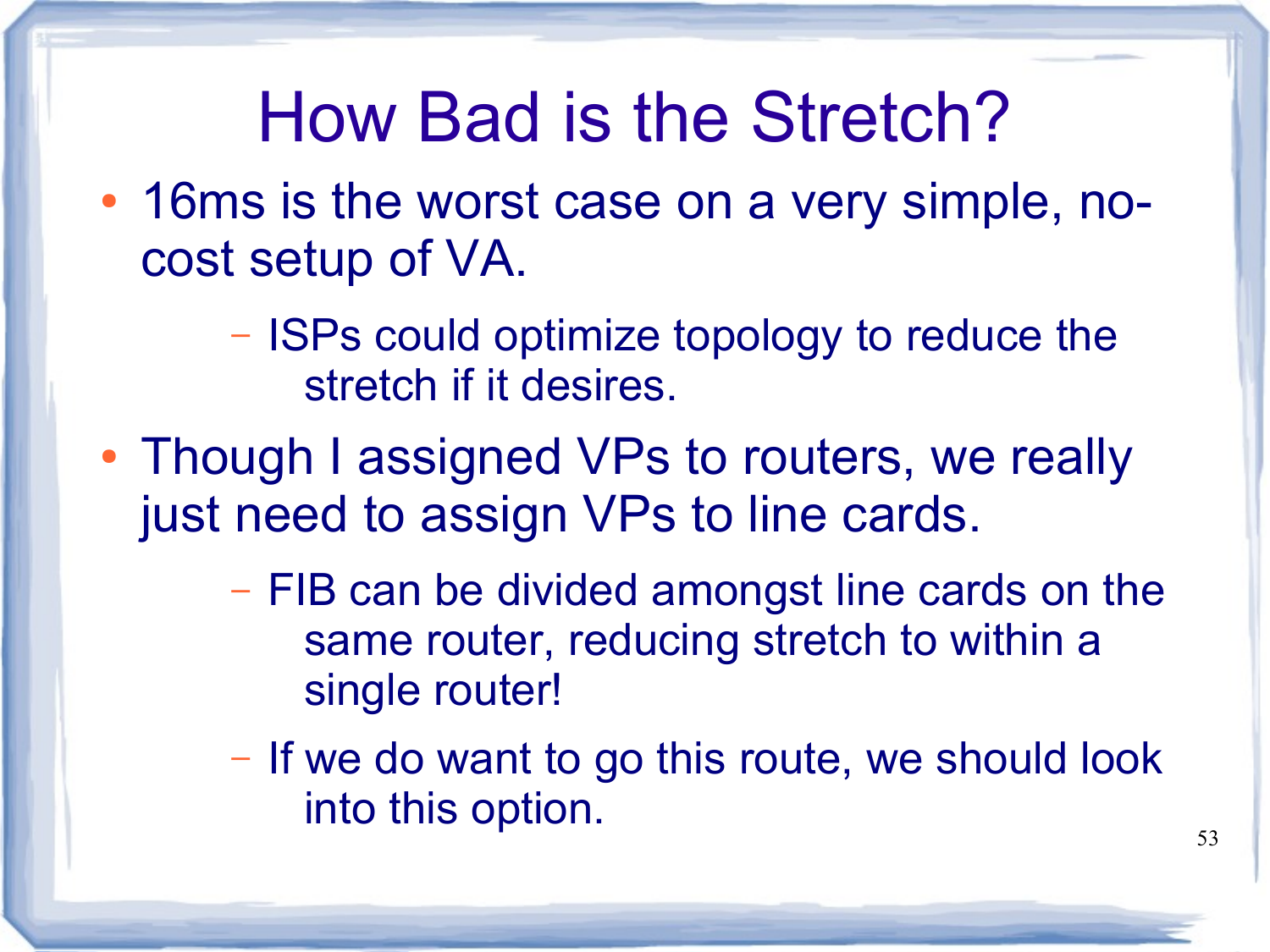## Summary of Tradeoff

- Net Savings:
	- D routers: Over 80% FIB reduction
	- ND routers: Over 90% FIB reduction
- Stretch:
	- Worst-Case stretch: 16ms
	- Avg-Case stretch: 8ms